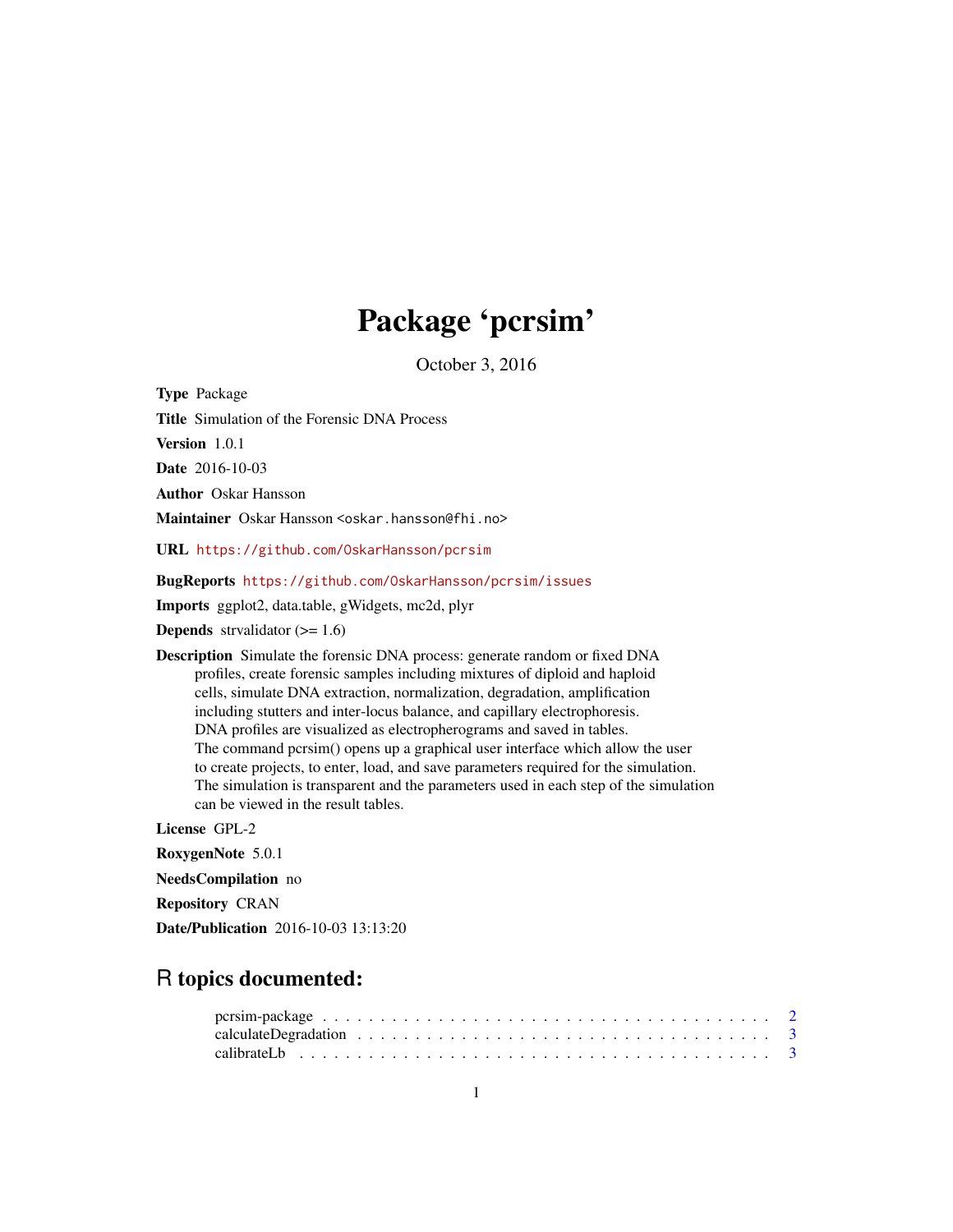# <span id="page-1-0"></span>2 pcrsim-package

| Index | 22 |
|-------|----|

pcrsim-package *Simulation of the Forensic DNA process*

#### Description

Forensic DNA process simulator.

# Details

PCRsim is a package to simulate the forensic DNA process. The function pcrsim opens up a graphical user interface which allow the user to enter parameters required for the simulation. Once calibrated the program can potentially be used to: reduce the laboratory work needed to validate new STR kits, create samples for educational purposes, help develop methods for interpretation of DNA evidence, etc.

This is a first version which is still experimental and under development.

Areas in need of more research are better calibration and more correct scaling to peak heights over a range of input amounts. The current implementation is built to mimic the biological processes as closely as possible and are not suitable for simulation of large number of samples due to performance.

#### Author(s)

Oskar Hansson <oskar.hansson@fhi.no>

#### References

Gill, Peter, James Curran, and Keith Elliot. \u0022 A Graphical Simulation Model of the Entire DNA Process Associated with the Analysis of Short Tandem Repeat Loci\u0022 Nucleic Acids Research 33, no. 2 (2005): 632-643. doi:10.1093/nar/gki205.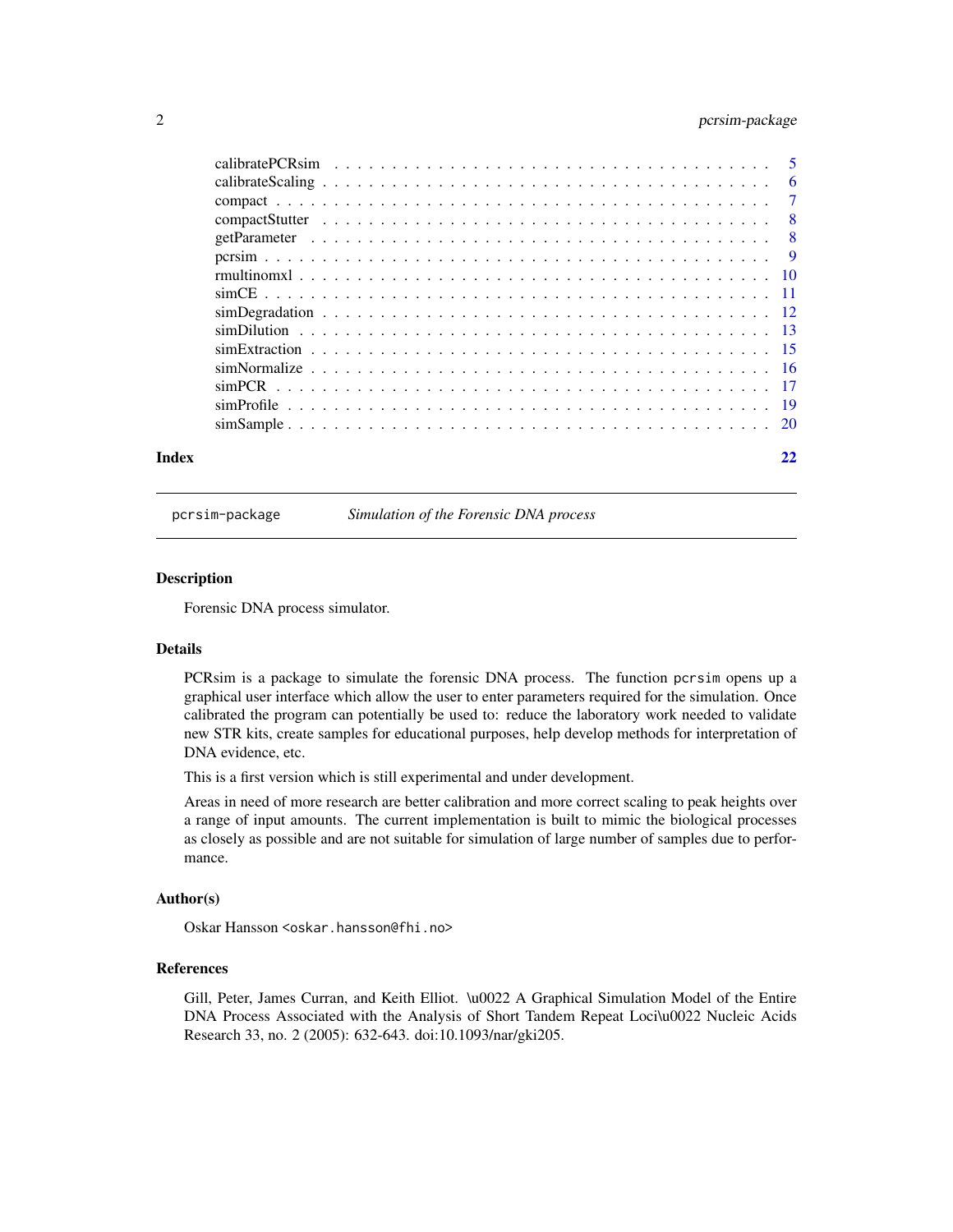<span id="page-2-0"></span>calculateDegradation *Calculate Degradation Parameter*

#### Description

Calculate the degradation parameter (probability of degradation per base pair).

#### Usage

calculateDegradation(conc, size, debug = FALSE)

#### Arguments

| conc  | numeric vector with measured concentrations.              |
|-------|-----------------------------------------------------------|
| size  | numeric vector with number of base pairs for the targets. |
| debug | logical to print debug information.                       |

# Details

Calculates the degradation parameter given the concentrations measured with two targets of different size. NB! The concentration from the shorter fragment must be given first with the corresponding target size first in the size vector.

#### Value

numeric calculated degradation parameter.

# Examples

# The DNA concentration for a degraded sample measured with probe sizes 70 and 220 bp # was 85 and 0.5 ng/ul respectively. # Calulate the degradation parameter: calculateDegradation(conc=c(85,0.5), size=c(70,220))

calibrateLb *Calibrate Inter-locus Balance*

# Description

Estimate values for the PCR efficiency parameter per locus that satisfy the target inter-locus balances.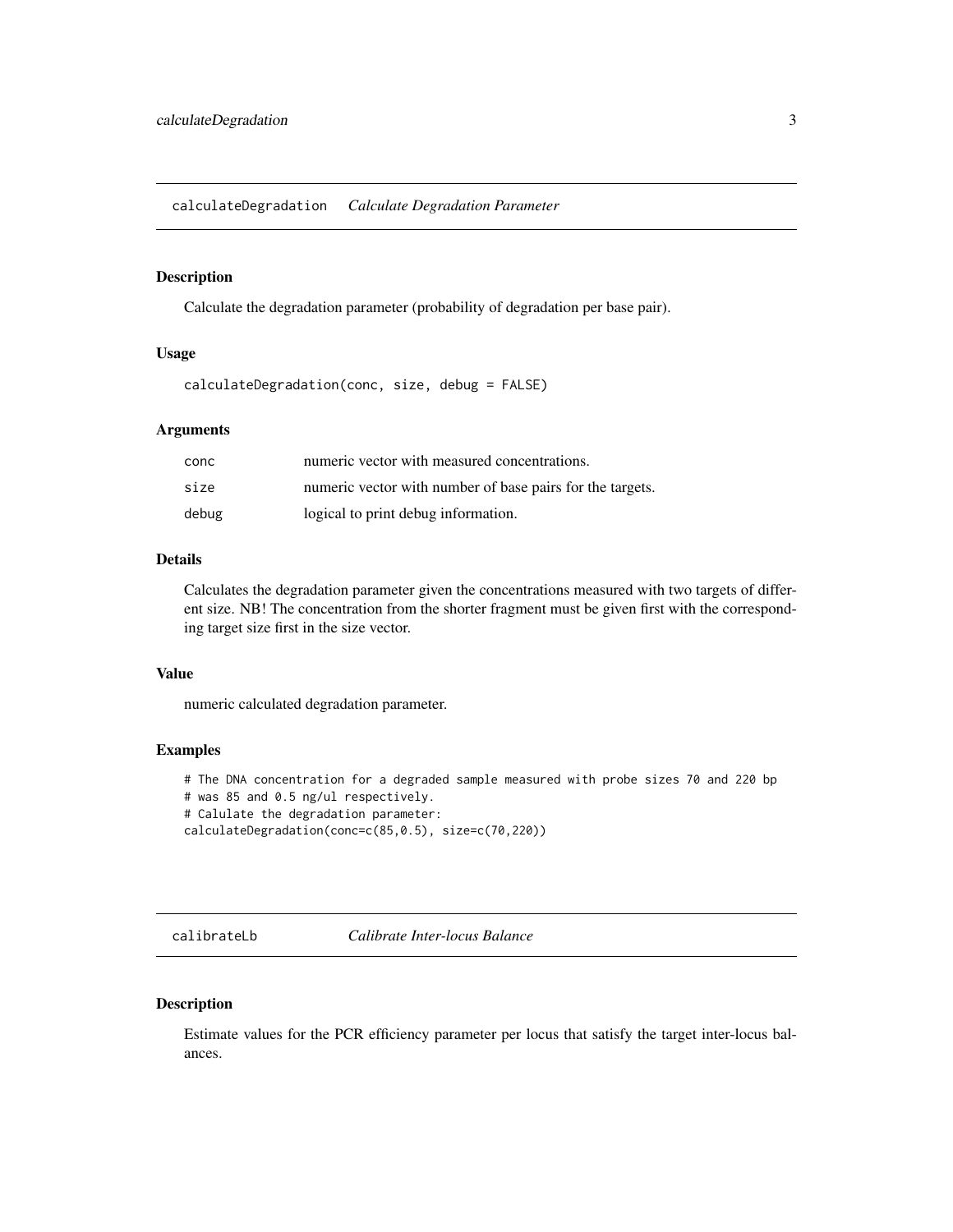#### Usage

```
calibrateLb(sim = 100, target, amount = 0.5, cell.dna = 0.006,
  pcr.cyc = 30, acc.dev = 0.001, step.size = 0.001, seed = 0.85,
 max.eff = 0.98, progress = TRUE, debug = FALSE)
```
#### Arguments

| sim       | integer the number of simulations per calibration cycle.                      |
|-----------|-------------------------------------------------------------------------------|
| target    | numeric vector with target interlocus balances.                               |
| amount    | numeric for amount of DNA in ng.                                              |
| cell.dna  | numeric the DNA content of a diploid cell in nanograms (default is 0.006 ng). |
| pcr.cyc   | integer the number of PCR cycles.                                             |
| acc.dev   | numeric, accepted deviation from target.                                      |
| step.size | numeric, the probability of PCR is changed by this value.                     |
| seed      | numeric, start value for optimisation of the PCR probability.                 |
| max.eff   | numeric, maximal value for estimated PCR efficiency.                          |
| progress  | logical, print progress to console.                                           |
| debug     | logical to print debug information.                                           |

#### Details

The inter-locus balance for a kit should be characterised during the internal validation of the kit. The function search for PCR efficiency values per locus that upon simulation are similar to the target inter-locus balances. Use the PCR efficiency value obtained from the calibratePCRsim function as seed value.

# Value

vector with estimated PCR efficiencies for each locus.

#### Examples

```
# Experimental inter-locus balances for the STR kit to be simulated (sums to 1).
target <- c(0.20, 0.10, 0.15, 0.25, 0.30)
```

```
# Find PCR efficiency values that upon simulation
# satisfy the experimental data for 0.5 ng of input DNA.
set.seed(10) # For reproducibility.
calibrateLb(sim=10, target=target, amount=0.5, seed=0.85, progress=FALSE)
# Locus specific PCR efficency parameters can now be used as parameters.
```

```
# [1] 0.858 0.816 0.841 0.871 0.883
```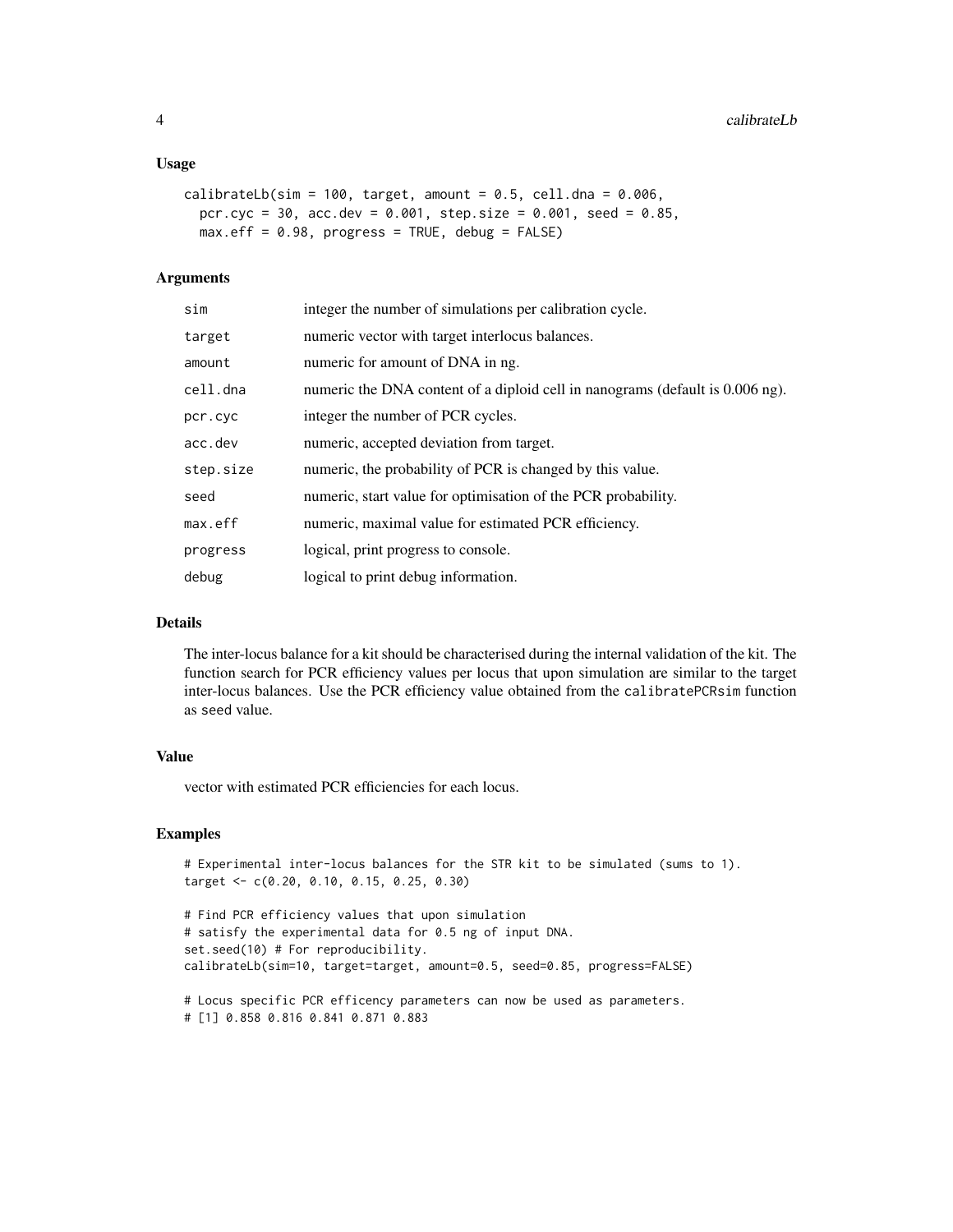# <span id="page-4-0"></span>Description

Estimates the detection threshold, peak height scaling factor, and PCR efficiency needed to calibrate PCRsim.

# Usage

```
calibratePCRsim(data, target = NULL, ref = NULL, quant = NULL,
  ignore.case = TRUE, kit = NULL, db = NULL, fixed.profile = NULL,
  sim = 1, pcr.cyc, ce.aliq = 1, pcr.aliq = 17.5, pcr.vol = 25,
 minimize = TRUE, step.size = 0.001, cell.dna = 0.006,
 dna.amount = 0.5, filter = TRUE, plot.data = TRUE, decimals = 4,
 debug = FALSE, ext.debug = FALSE)
```
# Arguments

| data          | data.frame with observed DNA result. Required columns are sample names<br>('Sample.Name'), average peak height ('H'), and (mean) DNA concentration<br>('Mean').                                          |
|---------------|----------------------------------------------------------------------------------------------------------------------------------------------------------------------------------------------------------|
| target        | integer average peak height ('H') as observed average across replicate analyses<br>of samples with dna. amount of DNA. If NULL it will be estimated from the<br>linear regression at dna. amount of DNA. |
| ref           | data.frame with known profiles for the samples in data. Required columns<br>are 'Sample.Name', 'Marker', and ('Allele'), and (mean) DNA concentration<br>('Mean').                                       |
| quant         | data.frame with (average) 'Concentration' or 'Amount' for the samples in data.                                                                                                                           |
| ignore.case   | logical TRUE to ignore case in sample name matching.                                                                                                                                                     |
| kit           | character string to specify the STR DNA typing kit to simulate. If NULL all<br>markers in db will be used.                                                                                               |
| db            | data.frame with the allele frequency database (if random profiles are simulated).                                                                                                                        |
| fixed.profile | data.frame with columns 'Marker' and 'Allele' (if fixed profiles are simulated).                                                                                                                         |
| sim           | integer the number of simulations per calibration cycle.                                                                                                                                                 |
| pcr.cyc       | integer the number of PCR cycles.                                                                                                                                                                        |
| ce.aliq       | integer the aliquot PCR product used for capillary electrophoresis.                                                                                                                                      |
| pcr.aliq      | integer the aliquot DNA extract transferred to the PCR reaction.                                                                                                                                         |
| pcr.vol       | integer the total PCR reaction volume.                                                                                                                                                                   |
| minimize      | logical TRUE stops when the squared difference is minimized, FALSE continues<br>until the PCR efficiency is 0.                                                                                           |
| step.size     | numeric size of PCR efficiency reduction for each calibration cycle.                                                                                                                                     |
|               |                                                                                                                                                                                                          |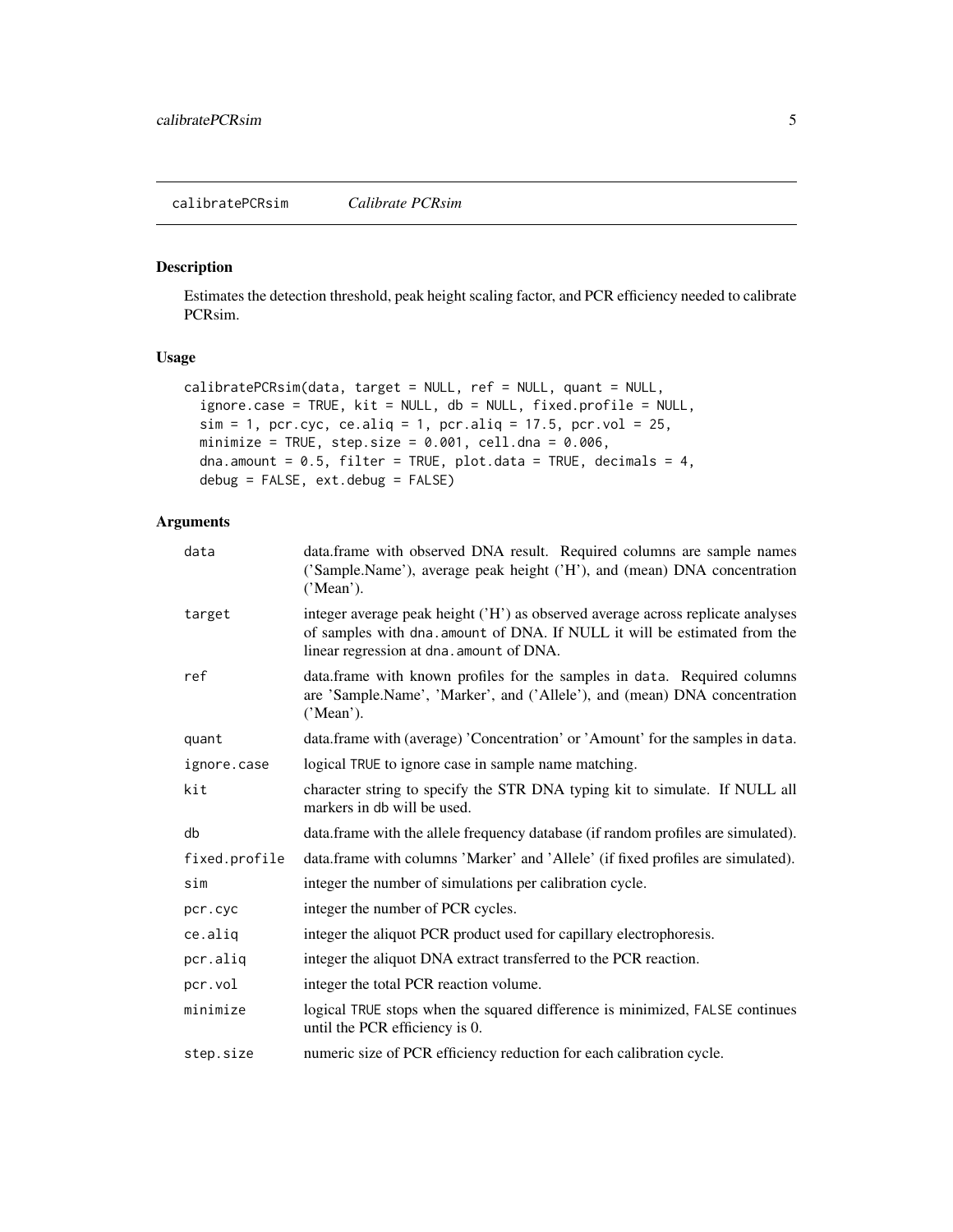<span id="page-5-0"></span>

| cell.dna   | numeric the DNA content of a diploid cell in nanograms (default is 0.006 ng).                                                                   |
|------------|-------------------------------------------------------------------------------------------------------------------------------------------------|
| dna.amount | numeric the amount of DNA in nanograms (ng) to be used in simulation. NB!<br>must correspond to the amount in samples used to calculate target. |
| filter     | logical TRUE to retrieve known alleles defined in ref from data.                                                                                |
| plot.data  | logical to show linear regression data plot with marked target.                                                                                 |
| decimals   | interger for number of decimal places in plot title.                                                                                            |
| debug      | logical to print debug information.                                                                                                             |
| ext.debug  | logical to print extended debug information.                                                                                                    |

#### Details

To calibrate the PCR simulator perform the following experiments: 1) Prepare single source samples with optimal amount of DNA (different or replicates) Calculate the average total peak height (sum of peak heights) across all samples to set the target parameter. 2) Prepare a serial dilution (preferrably from intact cells, or from single source crime scene samples). It is suitable to go from approximately optimal amount down to low concentrations with drop-outs or completely blank profiles. Quantify each dilution as accurately as possible. Amplify using normal procedure and analyse the PCR product. Require a dataset with sample names ('Sample.Name'), and (average) concentration or (average) amount in columns named 'Concentration' and 'Amount' respectively. Also requires the average peak height ('H').

NB! Samples with either zero average peak height or zero number of molecules is removed automatically. In addition, if replicate quants, samples where one replicate was negative can be removed manually.

calibrateScaling *Calibrate Peak Height Scaling*

# **Description**

Corrects the peak height scaling intercept.

#### Usage

```
calibrateScaling(data, ref = NULL, target, c.min = 0, c.max = 10000,
 min.step.size = 1e-04, exact.matching = FALSE, progress = FALSE,
 .i = 1)
```
#### Arguments

| data   | data.frame simulated data.                                                                                            |
|--------|-----------------------------------------------------------------------------------------------------------------------|
| ref    | data frame with reference profiles for the simulated data. If NULL the best guess<br>will be used (see guessProfile). |
| target | numeric target average peak height 'H'.                                                                               |
| c.min  | numeric the smallest correction factor in the current range.                                                          |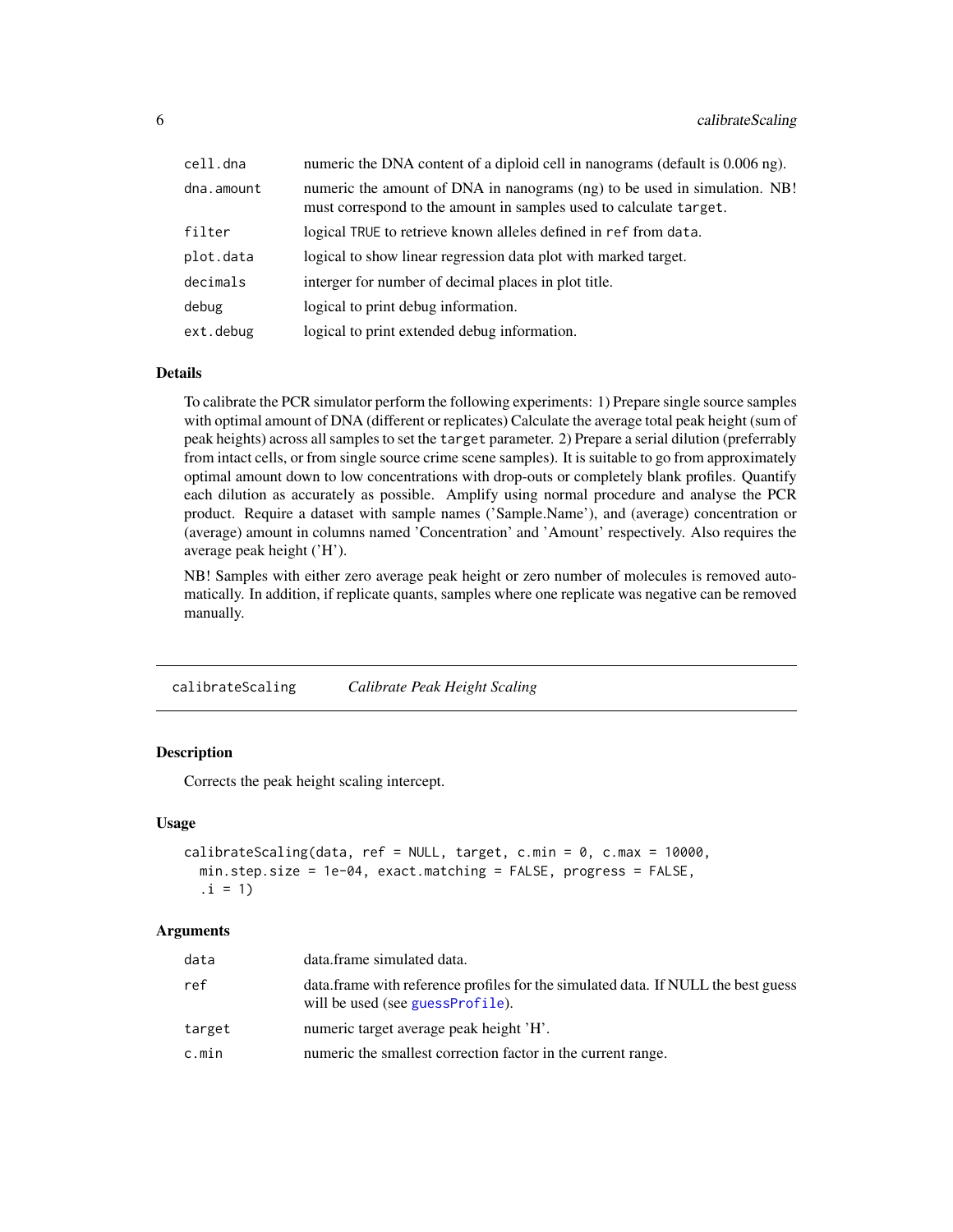#### <span id="page-6-0"></span>compact 7 and 2008 and 2008 and 2008 and 2008 and 2008 and 2008 and 2008 and 2008 and 2008 and 2008 and 2008 and 2008 and 2008 and 2008 and 2008 and 2008 and 2008 and 2008 and 2008 and 2008 and 2008 and 2008 and 2008 and 2

| c.max         | numeric the largest correction factor in the current range.                                |
|---------------|--------------------------------------------------------------------------------------------|
| min.step.size | numeric threshold. Exit function when step size is this small.                             |
|               | exact.matching logical to indicate exact reference sample to dataset sample name matching. |
| progress      | logical flag to show progress messages.                                                    |
| .i            | integer internal counter for number of iterations.                                         |

# Details

Finds the scaling factor correction that gives the best fit between the simulated peak heights and the target average peak height. This is the final step in calibrating pcrsim for a specific kit and method.

# Value

numeric corrected scaling intercept.

compact *Compact*

# Description

Add Identical Peaks.

# Usage

```
compact(data, per.sample = TRUE, col = "Height", sim = FALSE,
  debug = FALSE)
```
# Arguments

| data       | data frame with at least 'Sample.Name', 'Marker', 'Allele', and 'Height' columns.                                                                                                       |
|------------|-----------------------------------------------------------------------------------------------------------------------------------------------------------------------------------------|
| per.sample | logical TRUE compact per sample, FALSE for entire dataset (in which case<br>'Sample.Name' is set to 'Profile' and if sim=TRUE 'Sim' is set to '1' and<br>'PCR.Vol' is set to the mean). |
| col        | character string to specify which column to compact.                                                                                                                                    |
| sim        | logical to specify if simulation columns should be replicated (i.e. 'Sim' and<br>'PCR.Vol'.                                                                                             |
| debug      | logical for printing debug information.                                                                                                                                                 |

# Details

Add peak heights of identical allele designations together.

#### Value

data.frame with columns 'Sample.Name', 'Marker', 'Allele', and 'Height'.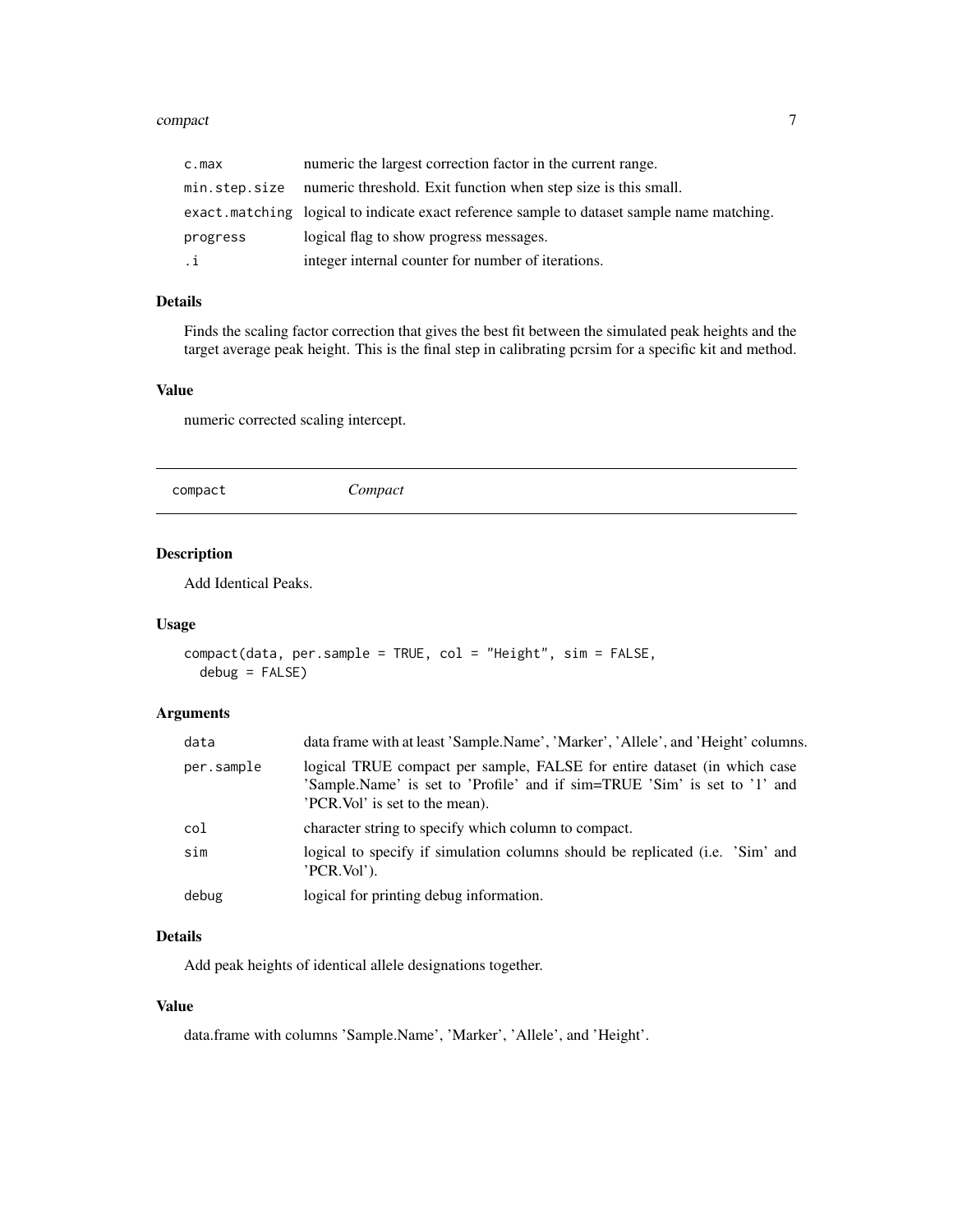<span id="page-7-0"></span>

# Description

Add peak heights of stutters to the peak heights of alleles.

# Usage

```
compactStutter(data, targetcol = NA, stutterin = "PCR.Stutter.",
  debug = FALSE)
```
#### Arguments

| data      | data.frame to be merged. Columns 'Sample.Name', 'Marker', and 'Allele' are<br>required. |
|-----------|-----------------------------------------------------------------------------------------|
| targetcol | character name for target column.                                                       |
| stutterin | character name for stutter column.                                                      |
| debug     | logical for printing debug information.                                                 |

#### Details

Merge stutter values to alleles in a simulated dataset.

#### Value

data.frame with simulation results in columns 'CE.xxx'.

getParameter *Get Kit Parameters*

# Description

Provides parameters for simulation for different STR kits and methods.

# Usage

```
getParameter(kit = NULL, what = NA, method = NA, show.messages = FALSE,
  .kit.param = NULL, debug = FALSE)
```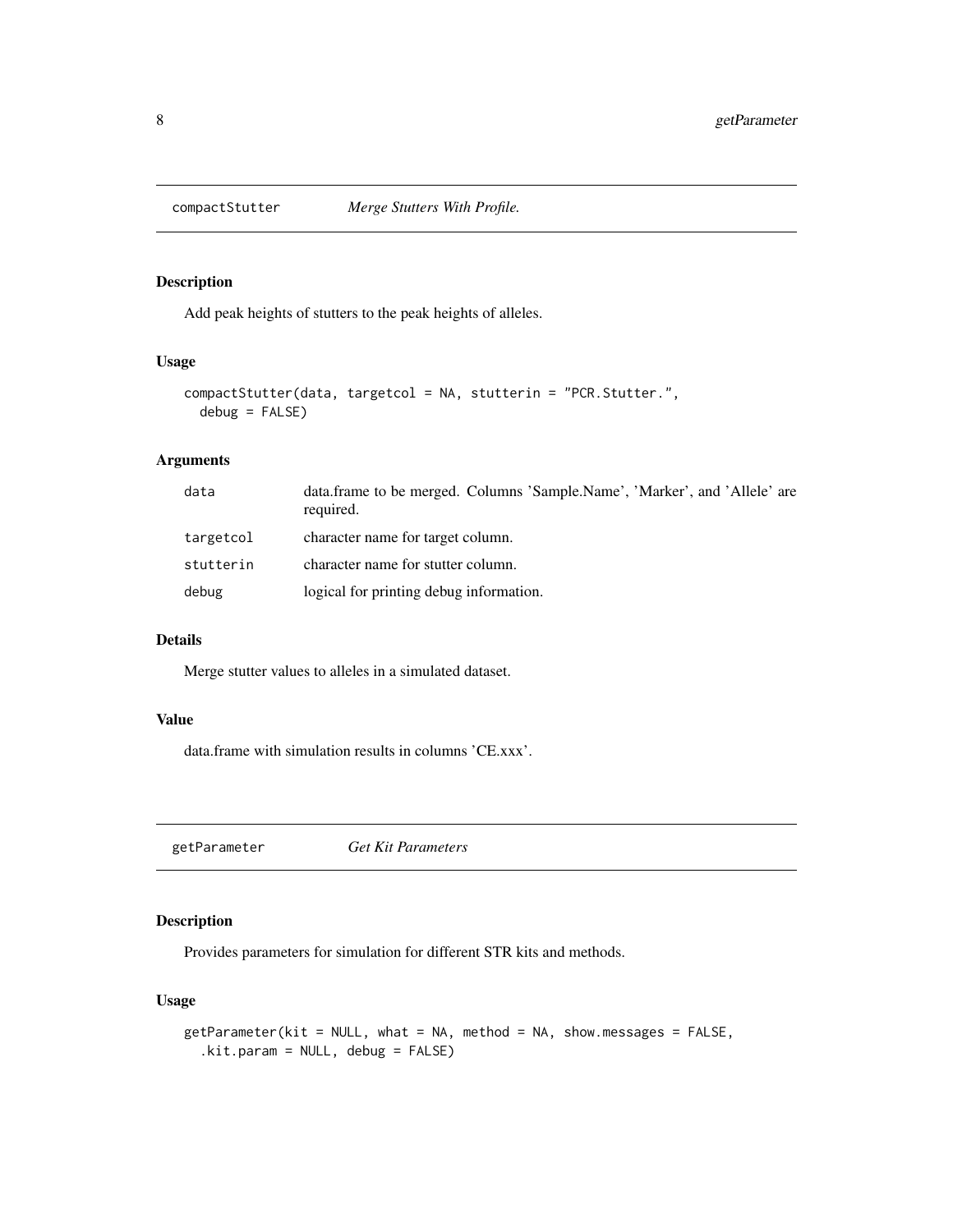#### <span id="page-8-0"></span>pcrsim and the set of the set of the set of the set of the set of the set of the set of the set of the set of the set of the set of the set of the set of the set of the set of the set of the set of the set of the set of th

# Arguments

| kit           | string or integer specifying the kit.                                                                        |
|---------------|--------------------------------------------------------------------------------------------------------------|
| what          | string to specify which information to return. Default is 'NA' which return all<br>info. Not case sensitive. |
| method        | string to specify which method to return. Default is 'NA' which return all info.<br>Not case sensitive.      |
| show.messages | logical, default TRUE for printing messages to the R promt.                                                  |
| .kit.param    | data frame, run function on a data frame instead of the parameters, txt file.                                |
| debug         | logical indicating printing debug information.                                                               |

# Details

The function returns various information for kit and parameters specified in parameters.txt.

#### Value

vector of data frame with kit information.

# Examples

```
# Returns vector of available kits.
getParameter()
# Returns vector of all methods.
getParameter(what="methods")
# Returns methods for specified kit.
getParameter(kit="SGMPlus", what="methods")
# Returns vector of available options.
getParameter(what="options")
# Returns vector of markers for specified kit.
getParameter(kit="SGMPlus", what="Marker")
# Returns data frame of all information for specified kit and method.
getParameter(kit="SGMPlus", method = "Default")
```
pcrsim *GUI for PCRsim*

#### Description

A graphical user interface for simulation of the entire DNA process.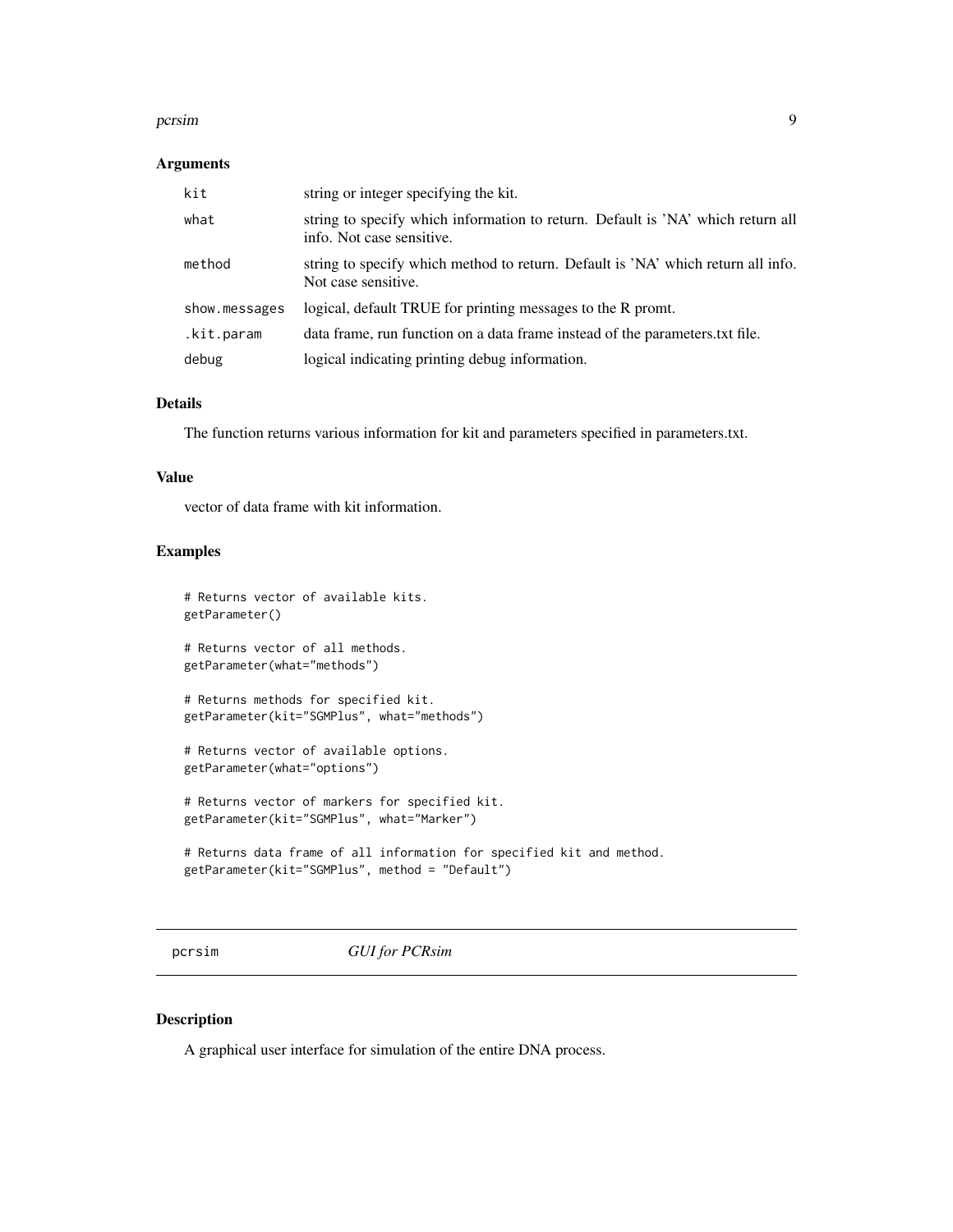#### <span id="page-9-0"></span>Usage

pcrsim(debug = FALSE)

#### Arguments

debug logical, indicating if debug information should be printed.

#### Details

This graphical user interface give access to parameters and functions for simulation of the forensic DNA process. Detailes are entered for each sub process organised into tabs. Simulation is performed and the result can be viewed within the GUI, plotted as an electropherogram (EPG), or saved to a text file. The EPG can be saved as an image.

#### Examples

```
## Not run:
# Open the graphical user interface.
pcrsim()
```
## End(Not run)

rmultinomxl *Vectorized Multinomial Distribution For Large Numbers*

#### Description

Simulates one cycle of the PCR process.

#### Usage

rmultinomxl(n, size, prob, check = TRUE, debug = FALSE)

### Arguments

| n     | numeric vector with number of observations.                                                         |
|-------|-----------------------------------------------------------------------------------------------------|
| size  | numeric vector specifying the number of molecules going into the PCR cycle.                         |
| prob  | numeric non-negative matrix of size $(x \times K)$ specifying the probability for the K<br>classes. |
| check | logical for extended checking of parameters.                                                        |
| debug | logical to print debug information.                                                                 |

# Details

Generate multinomially distributed random number vectors using rmultinomial. Handles integer overflow by splitting numbers in chunks and call rmultinomial repeatedly.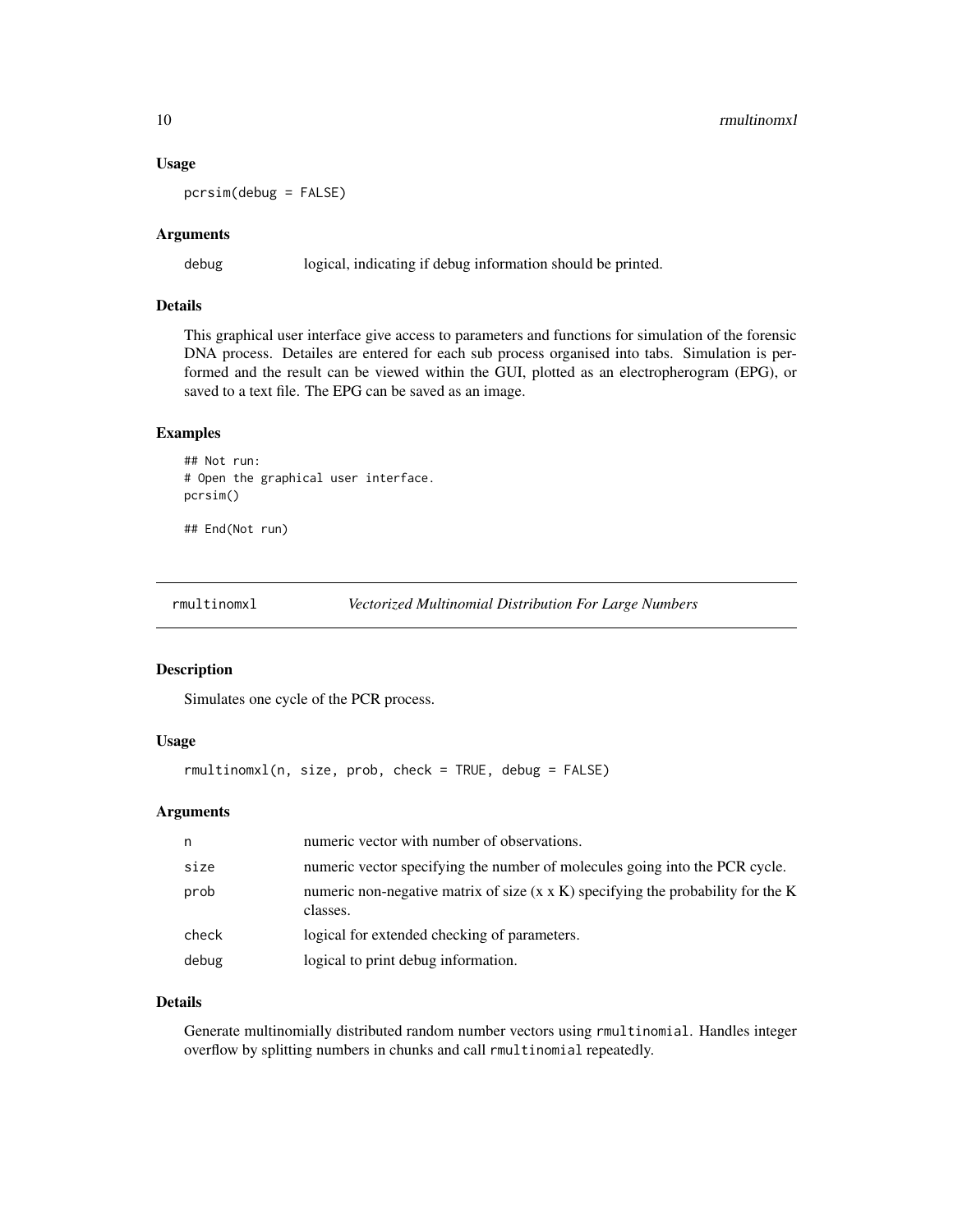#### <span id="page-10-0"></span> $\text{simCE}$  11

# Value

matrix with simulated results

simCE *CE Simulator*

# Description

Simulates the capillary elechtrophoresis (CE) process.

# Usage

```
simCE(data, vol = 1, sd.vol = 0, intercept = -7.7662, slope = 0.859,
  sigma = 0.5798, t.intercept = 10.82719, t.slope = 0.9047,
  t.sigma = 0.5951, debug = FALSE)
```
# Arguments

| data        | data.frame with simulated data. Preferably output from simpcR. Required columns<br>are 'PCR.Vol' and 'PCR.Amplicon'. |
|-------------|----------------------------------------------------------------------------------------------------------------------|
| vol         | numeric for the aliquot PCR product for CE analysis.                                                                 |
| sd.vol      | numeric for the standard deviation of vol.                                                                           |
| intercept   | numeric for the intercept of the linear model to scale molecules -> rfu.                                             |
| slope       | numeric for the slope of the linear model to scale molecules -> rfu.                                                 |
| sigma       | numeric for the residual standard error of the linear model to scale molecules -><br>rfu. NB! NOT USED!              |
| t.intercept | numeric for the intercept of the linear model to calculate detection threshold<br>(molecules).                       |
| t.slope     | numeric for the slope of the linear model to calculate detection threshold (molecules).<br><b>NB! NOT USED!</b>      |
| t.sigma     | numeric for the residual standard error of the linear model to calculate detection<br>threshold (molecules).         |
| debug       | logical for printing debug information.                                                                              |

# Details

Simulates the forensic capillary electrophoresis analysis of PCR product.

# Value

data.frame with simulation results in columns 'CE.xxx'.

# See Also

[simPCR](#page-16-1)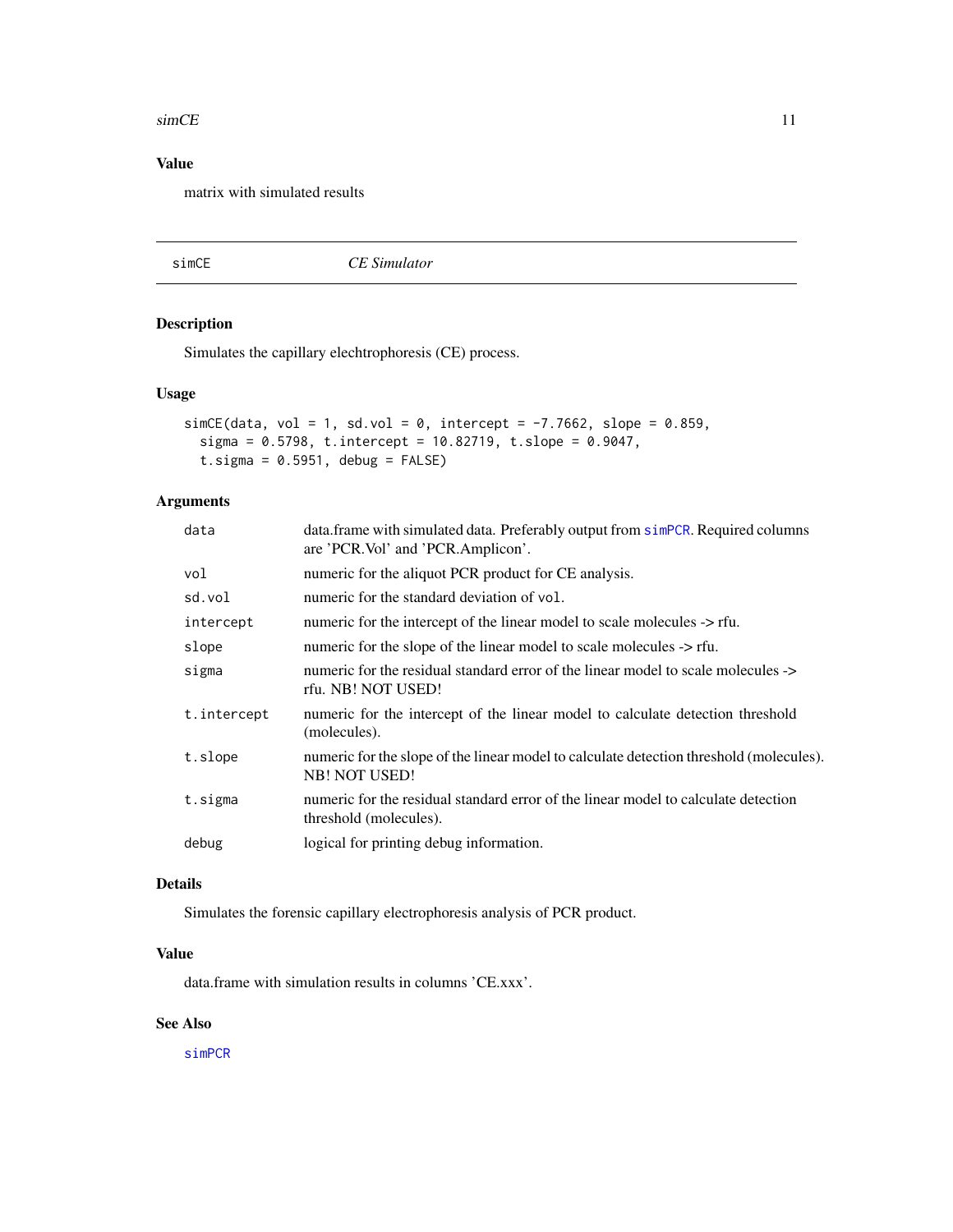#### Examples

```
# Create a data frame with a DNA profile.
markers = rep(c("D3S1358","TH01","FGA"), each=2)
alleles = c(15,18,6,10,25,25)
df <- data.frame(Marker=markers, Allele=alleles)
# Simulate profile.
res <- simProfile(data=df, sim=5, name="Test")
# Simulate sample
res <- simSample(data=res, cells=58, sd.cells=0)
# Simulate extraction.
res <- simExtraction(data=res, vol.ex=1, sd.vol=0, prob.ex=1, sd.prob=0)
# Simulate PCR.
res <- simPCR(data=res, kit=NULL, pcr.cyc=30, vol.aliq=1, sd.vol.aliq=0, vol.pcr=25, sd.vol.pcr=0)
# Simulate CE.
res <- simCE(data=res, vol=1, sd.vol=0, intercept=-10.48, slope=0.86, sigma=0.58)
print(res)
```
<span id="page-11-1"></span>simDegradation *DNA Degradation Simulator*

# Description

Simulates the degradation of DNA.

#### Usage

```
simDegradation(data, kit, deg, quant.target, debug = FALSE)
```
#### Arguments

| data         | data.frame with simulated data. Preferably output from simsample. Required<br>columns are 'Allele', 'DNA', and 'Sim'. |
|--------------|-----------------------------------------------------------------------------------------------------------------------|
| kit          | character string for STR DNA amplification kit.                                                                       |
| deg          | numeric for the estimated degradation probability (chance per base pair)                                              |
| quant.target | integer defining the quantification target size in base pair.                                                         |
| debug        | logical TRUE to indicate debug mode.                                                                                  |

#### Details

Simulates the DNA degradation process by calculating the probability that a DNA fragment of the specific size (bp) is complete i.e. not degraded. Then a binomial selection of non-degraded molecules takes place with the previously calculated probability. The number of molecules is taken from the required column 'DNA' which is floored to avoid NAs in the rbinom function.

<span id="page-11-0"></span>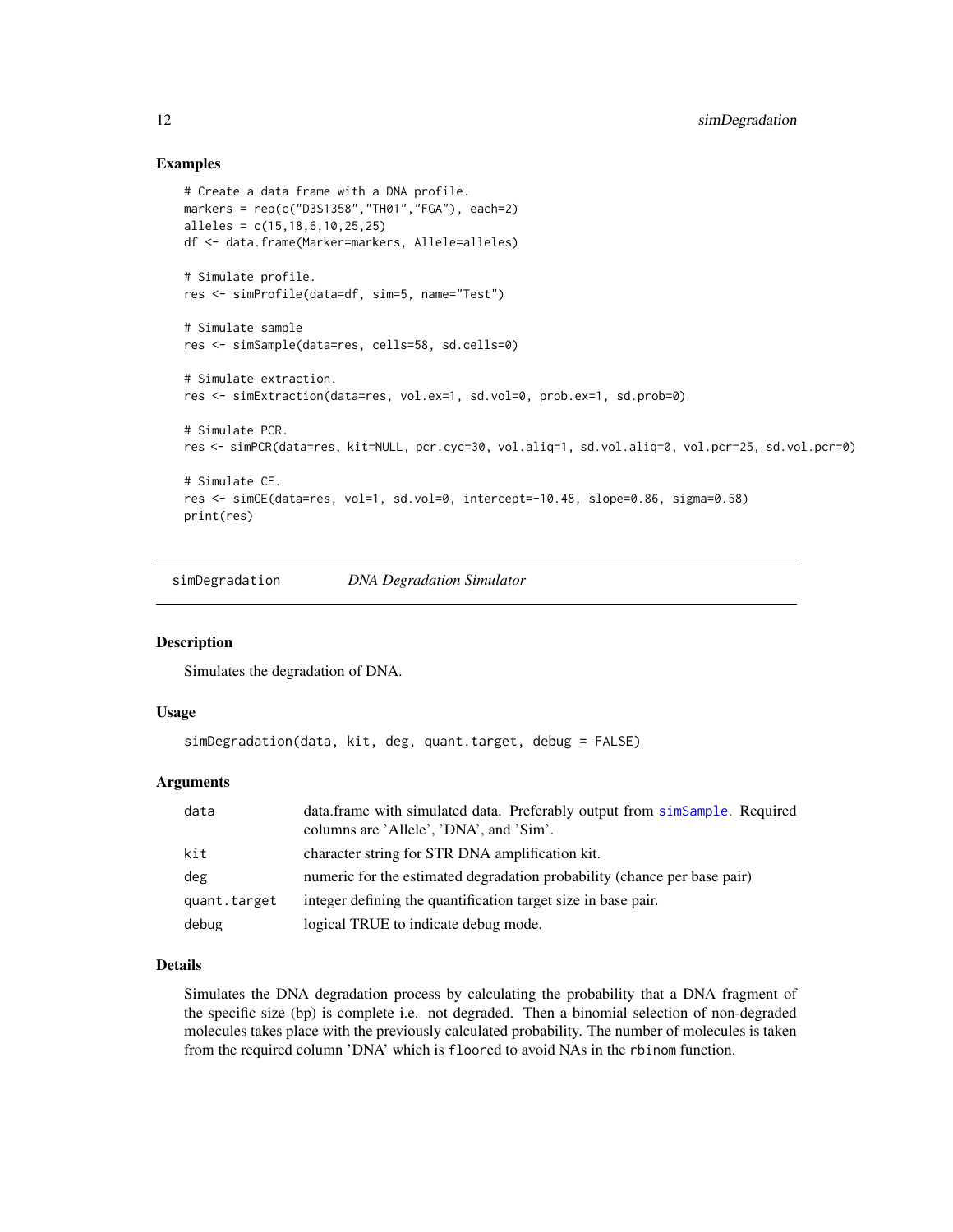#### <span id="page-12-0"></span>simDilution and the state of the state of the state of the state of the state of the state of the state of the state of the state of the state of the state of the state of the state of the state of the state of the state o

# Value

data.frame with simulated results in columns 'Deg.Par', 'Deg.Prob', and 'Deg.DNA'.

#### See Also

[simSample](#page-19-1)

# Examples

```
# Simulate profile.
# Get allele frequency database.
require(strvalidator)
db <- strvalidator::getDb(getDb()[2])
# Simulate profile.
res <- simProfile(kit= "ESX17", db=db, sim=10, name="Test")
# Simulate sample.
res <- simSample(data=res, cells=5000)
# Simulate degradation.
res <- simDegradation(data=res, kit="ESX17", deg=0.03, quant.target=80)
print(res)
```
simDilution *Serial Dilution Simulator*

#### Description

Simulates the serial dilution process of a DNA extract.

#### Usage

```
simDilution(data = NULL, stock.conc = 10, stock.vol = 1000,
  stock.aliq = 5, amount = c(1, 0.1), steps = 3, dilution.factor = 0.5,
 dilution.aliq = 100, pcr.aliq = 17.5, cell.dna = 0.006,
  truncated.top = TRUE, debug = FALSE)
```
# Arguments

| data            | data.frame with simulated data.                                                                                                   |
|-----------------|-----------------------------------------------------------------------------------------------------------------------------------|
| stock.conc      | numeric for the stock concentration (ng/ul).                                                                                      |
| stock.vol       | numeric for the stock volume (ul).                                                                                                |
| stock.alig      | numeric for the aliquot volume pipetted from the stock solution (ul).                                                             |
| amount          | numeric for the highest target amount in the PCR reaction (ng) or a vector of<br>length two giving the target range c(high, low). |
| steps           | numeric for the number of dilution steps.                                                                                         |
| dilution.factor |                                                                                                                                   |

numeric between 0 and 1 for the dilution factor (i.e. 0.5 for a two-fold dilution).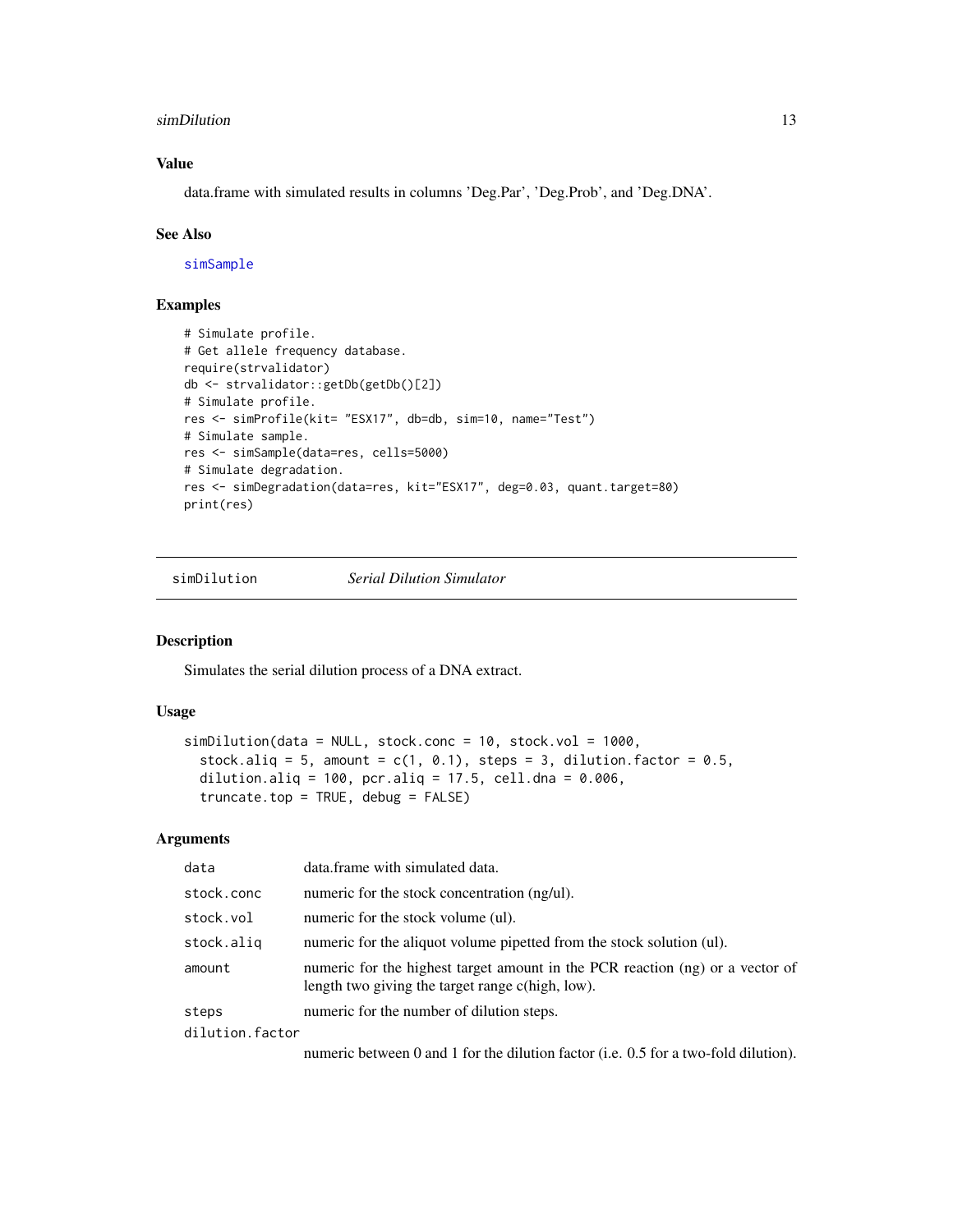| dilution.aliq | numeric for the aliquot pipetted in each serial dilution step (excluding from stock<br>solution).                                                               |
|---------------|-----------------------------------------------------------------------------------------------------------------------------------------------------------------|
| pcr.alig      | numeric for the aliquot forwarded to PCR (ul).                                                                                                                  |
| cell.dna      | numeric to indicate the DNA content of a diploid cell in nanograms (ng).                                                                                        |
| truncate.top  | logic if TRUE the high concentrations will be discarded if there are too few<br>simulated samples in 'data'. If FALSE the low concentrations will be discarded. |
| debug         | logical flagging for debug mode.                                                                                                                                |

# Details

Simulates the dilution process by binomial selection of molecules from a stock of extracted DNA. Result include columns with number of molecules prior to the binomial selection (Dil.DNA.Pre) the probability used (Dil.Prob), the total volume of each serial dilution prior to removal of aliquot for the subsequent dilution (Dil.Vol.Ser), the number of molecules in each serial dilution prior to removal of aliquot for the subsequent dilution (Dil.DNA.Ser), final volume after serial dilution is complete (Dil.Vol), final number of molecules after serial dilution is complete (Dil.DNA), and target concentration used in calculations (Dil.Conc).

#### Value

data.frame with simulation results in columns 'Dil.DNA.Pre', 'Dil.Prob', 'Dil.Vol.Ser', 'Dil.DNA.Ser', 'Dil.Vol', 'Dil.DNA', and 'Dil.Conc'. Columns 'Volume' and 'DNA' are added or updated to be used subsequently.

#### Examples

```
# Create a data frame with a DNA profile.
markers = rep(c("D3S1358","TH01","FGA"), each=2)
alleles = c(15,18,6,10,25,25)
res <- data.frame(Marker=markers, Allele=alleles)
# Simulate profile.
res <- simProfile(data=res, sim=3, name="Test")
# Simulate diploid sample.
res <- simSample(data=res, cells=10000, sd.cells=200)
# Simulate extraction.
res <- simExtraction(data=res, vol.ex=200, sd.vol=10, prob.ex=0.3, sd.prob=0.1)
# Simulate dilution.
res <- simDilution(data=res, amount=1, dilution.factor=0.5)
```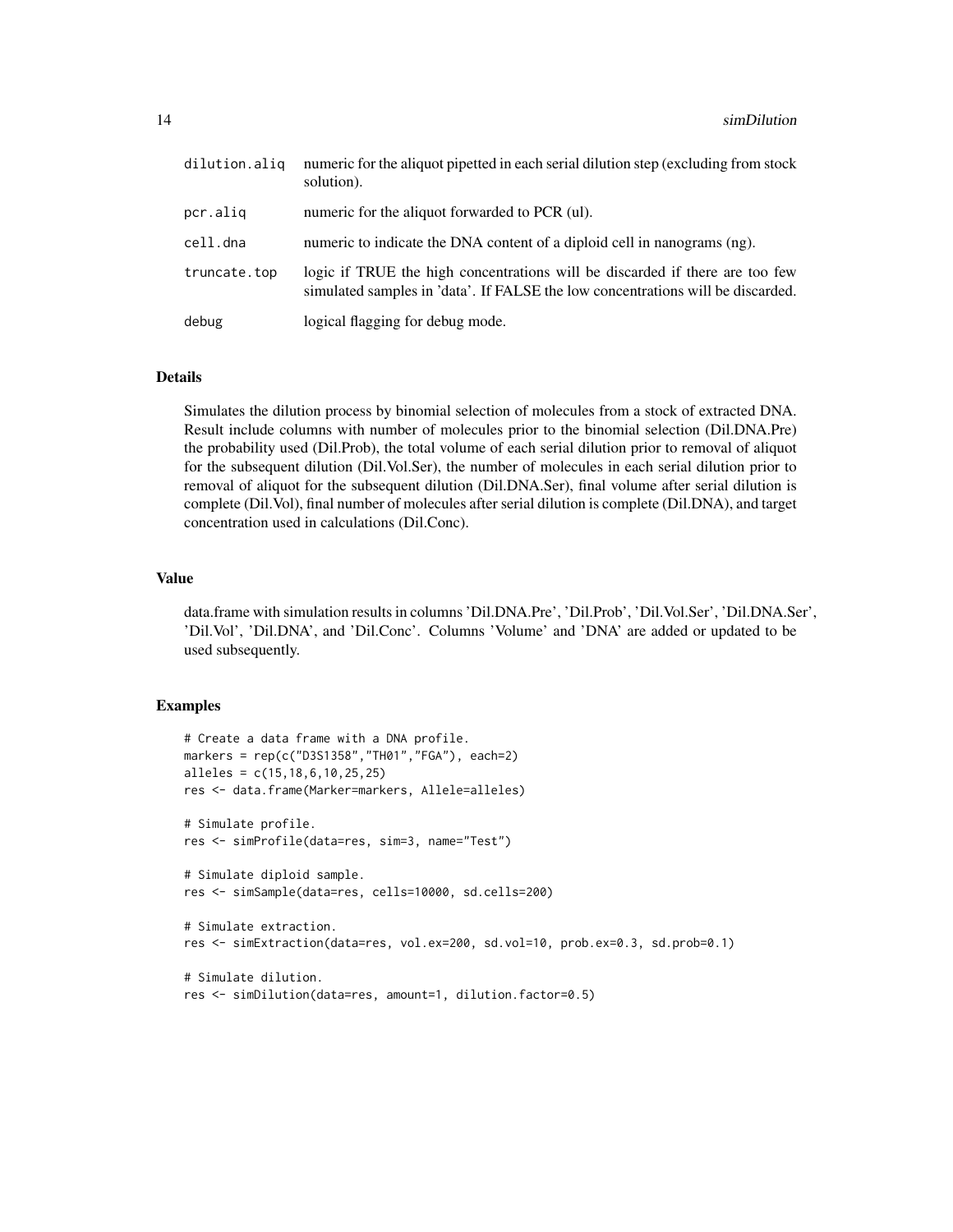<span id="page-14-1"></span><span id="page-14-0"></span>

#### Description

Simulates the DNA extraction process.

# Usage

```
simExtraction(data = NULL, vol.ex = 100, sd.vol = 0, prob.ex = 0.3,sd.prob = 0, cell.dna = 0.006, debug = FALSE)
```
# Arguments

| data     | data.frame with simulated data. Preferably output from simSample. Required<br>columns are 'Marker', 'Allele', 'Sim', and 'DNA'. |
|----------|---------------------------------------------------------------------------------------------------------------------------------|
| vol.ex   | numeric for the final extraction volume (volume after extraction).                                                              |
| sd.vol   | numeric for the standard deviation of vol.ex.                                                                                   |
| prob.ex  | numeric for probability that an allele survives the extraction (extraction effi-<br>ciency).                                    |
| sd.prob  | numeric for the standard deviation of prob.ex.                                                                                  |
| cell.dna | numeric to indicate the DNA content of a diploid cell in nanograms (ng).                                                        |
| debug    | logical TRUE to indicate debug mode.                                                                                            |

# Details

Simulates the DNA extraction process by a series of normal distributions. The number of molecules is taken from the required column 'DNA' which is floored to avoid NAs in the rbinom function.

# Value

data.frame with simulation results in columns 'Ex.Vol', 'Ex.Prob', Ex.DNA', 'Ex.Conc', and updated 'DNA' and 'Volume' columns (added if needed).

#### See Also

[simSample](#page-19-1)

# Examples

```
# Create a data frame with a DNA profile.
markers = rep(c("D3S1358","TH01","FGA"), each=2)
alleles = c(15,18,6,10,25,25)
df <- data.frame(Marker=markers, Allele=alleles)
# Simulate profile.
res <- simProfile(data=df, sim=3, name="Test")
```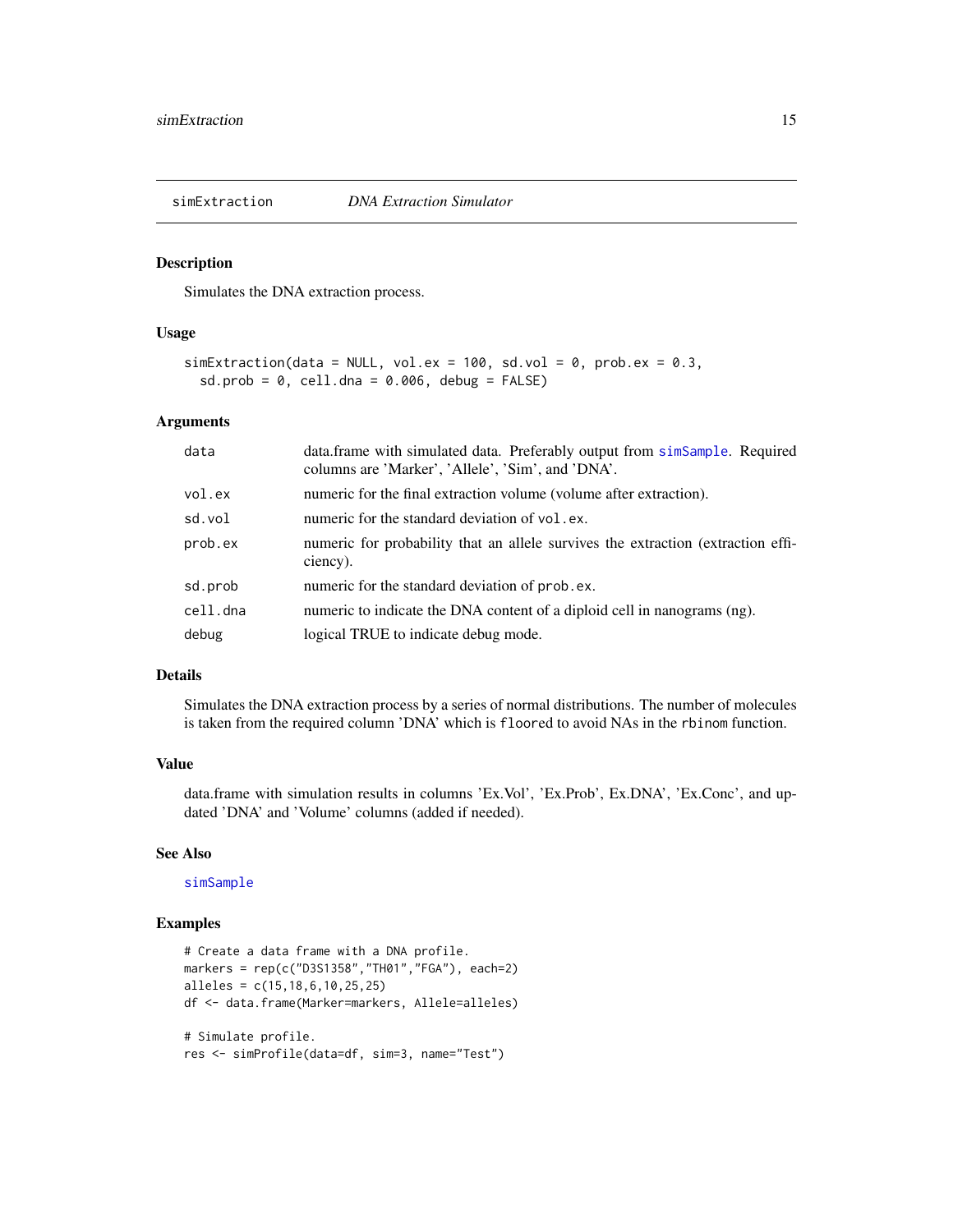```
# Simulate diploid sample.
res <- simSample(data=res, cells=100, sd.cells=20)
# [OPTIONAL] Simulate degradation.
res <- simDegradation(data=res, kit="ESX17", deg=0.003, quant.target=80)
# Simulate extraction.
res <- simExtraction(data=res, vol.ex=200, sd.vol=10, prob.ex=0.3, sd.prob=0.1)
```
simNormalize *Normalization Simulator*

# Description

Simulates the normalization process of a DNA extract.

#### Usage

```
simNormalize(data = NULL, volume = NULL, accuracy = 1,target = 0.5/17.5, tolerance = 0.1, multiple = FALSE, debug = FALSE)
```
#### Arguments

| data      | data.frame with simulated data. Preferably output from sime straction. Re-<br>quired columns are 'Marker', 'Allele', 'Sim', 'Volume', 'Ex.Conc', and 'DNA'. |
|-----------|-------------------------------------------------------------------------------------------------------------------------------------------------------------|
| volume    | numeric for the final volume after dilution. If NULL it will be taken from column<br>'Volume'.                                                              |
| accuracy  | numeric for the pipetting accuracy e.g. minimum pipetting volume.                                                                                           |
| target    | numeric for the target concentration.                                                                                                                       |
| tolerance | numeric for the tolerance around the target concentration e.g. 0.1 is $+10\%$ .                                                                             |
| multiple  | logic if TRUE the function will call itself until target is reached. Only the last<br>round of results will be stored in the simulated dataset.             |
| debug     | logical flagging for debug mode.                                                                                                                            |

# Details

Simulates the normalization process by binomial selection of molecules. The average concentration per sample is used to calculate the dilution factor.

#### Value

data.frame with simulation results in columns 'Norm.Avg.Conc', 'Norm.Vol', 'Norm.Aliq', 'Norm.Aliq.Prob', 'Norm.DNA', 'Norm.Conc', and 'DNA'.

<span id="page-15-0"></span>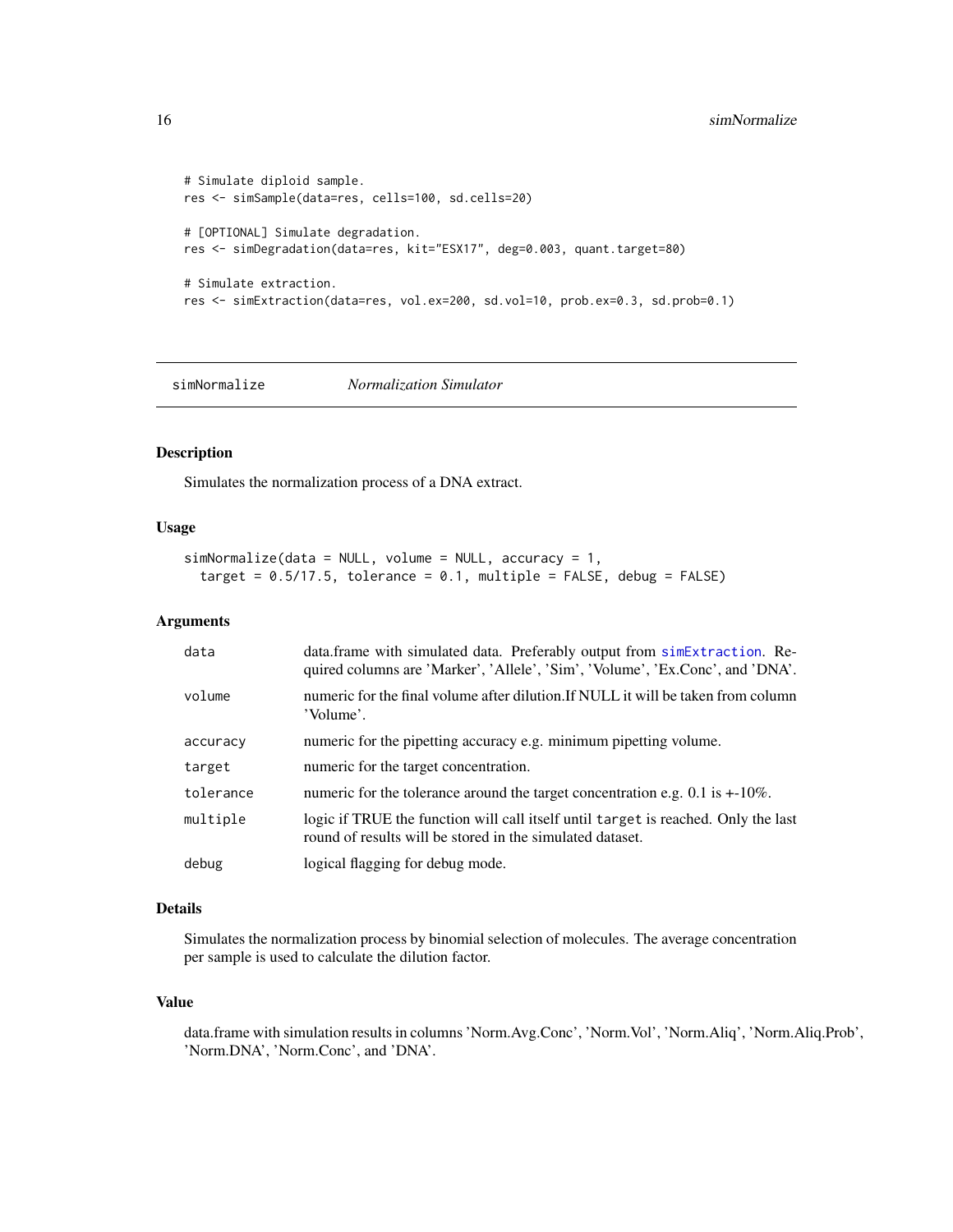#### <span id="page-16-0"></span> $simpleR$  17

# See Also

[simExtraction](#page-14-1)

#### Examples

```
# Create a data frame with a DNA profile.
markers = rep(c("D3S1358","TH01","FGA"), each=2)
alleles = c(15,18,6,10,25,25)
df <- data.frame(Marker=markers, Allele=alleles)
# Simulate profile.
res <- simProfile(data=df, sim=3, name="Test")
# Simulate diploid sample.
res <- simSample(data=res, cells=10000, sd.cells=200)
# [OPTIONAL] Simulate degradation.
res <- simDegradation(data=res, kit="ESX17", deg=0.003, quant.target=80)
# Simulate extraction.
res <- simExtraction(data=res, vol.ex=200, sd.vol=10, prob.ex=0.3, sd.prob=0.1)
# Simulate normalization.
res <- simNormalize(data=res, volume=100)
```
<span id="page-16-1"></span>

simPCR *PCR Simulator*

#### Description

Simulates the Polymerase Chain Reaction (PCR) process.

#### Usage

```
simPCR(data, kit = NULL, method = "DEFAULT", pcr.cyc = 30,
 pcr.prob = 0.8, sd.pcr.prob = 0, stutter = TRUE, stutter.prob = 0.002,
  sd.stutter.prob = 0, stutter.reg = FALSE, vol.aliq = 10,
  sd.vol.aliq = 0, vol.pcr = 25, sd.vol.pcr = 0, debug = FALSE)
```
#### Arguments

| data    | data.frame with simulated data. Preferably output from simExtraction. Re-<br>quired columns are 'Marker', 'Allele', 'Sim', Volume', and 'DNA'.                                                                          |
|---------|-------------------------------------------------------------------------------------------------------------------------------------------------------------------------------------------------------------------------|
| kit     | string representing the typing kit used, or data frame with kit characteristics.<br>Provides locus specific PCR efficiency and stutter probabilities. If NULL pcr. prob<br>and stutter. prob will be used for all loci. |
| method  | string representing the method of the specified kit.                                                                                                                                                                    |
| pcr.cyc | numeric for the number of PCR cycles.                                                                                                                                                                                   |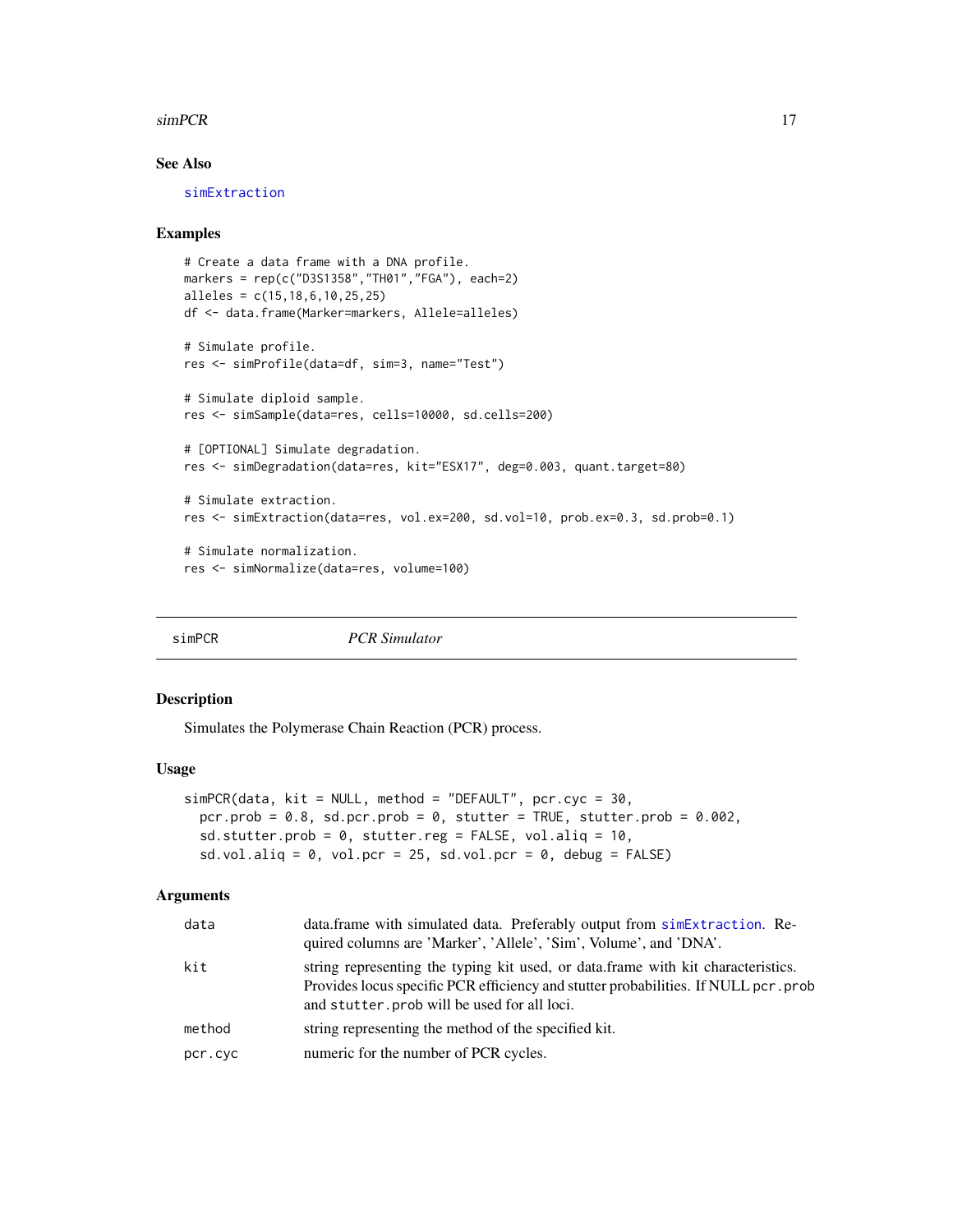<span id="page-17-0"></span>

| pcr.prob        | numeric for the PCR efficiency (probability amplifying a DNA molecule). Only<br>used if kit is NULL. |
|-----------------|------------------------------------------------------------------------------------------------------|
| sd.pcr.prob     | numeric for the standard deviation of pcr. prob.                                                     |
| stutter         | logical to simulate stutters.                                                                        |
| stutter.prob    | numeric for the probability generating a stutter. Only used if kit is NULL.                          |
| sd.stutter.prob |                                                                                                      |
|                 | numeric for the standard deviation of stutter.prob.                                                  |
| stutter.reg     | logical to use regression for stutter probability.                                                   |
| vol.alig        | numeric for the aliquot extract forwarded to PCR.                                                    |
| sd.vol.alig     | numeric for the standard deviation of vol. aliq.                                                     |
| vol.pcr         | numeric for the total PCR reaction volume.                                                           |
| sd.vol.pcr      | numeric for the standard deviation of vol.pcr.                                                       |
| debug           | logical to print debug information.                                                                  |

#### Details

Simulates the PCR process by a series of binomial distributions, or multinomial distributions if stutter=TRUE. The PCR probability/ efficiency can be specified globally or per locus. Probability of stutter formation can be specified globally, per locus, or per locus and allele size.

# Value

data.frame with simulation results in columns 'PCR.Pip.Vol', 'PCR.Aliq.Prob', 'PCR.DNA', 'PCR.Vol', 'PCR.Prob', 'PCR.Prob.Stutter', 'PCR.Amplicon', 'PCR.Stutter.1', 'PCR.Stutter.2', and updated 'DNA' column (added if needed).

# See Also

[simExtraction](#page-14-1)

# Examples

```
# Create a data frame with a DNA profile.
markers = rep(c("D3S1358","TH01","FGA"), each=2)
alleles = c(15,18,6,10,25,25)
df <- data.frame(Marker=markers, Allele=alleles)
```
# Simulate profile. smpl <- simProfile(data=df, sim=10)

```
# Simulate sample.
smpl <- simSample(data=smpl, cells=1000, sd.cells=200)
```

```
# Simulate extraction.
smpl <- simExtraction(data=smpl, vol.ex=200, sd.vol=10, prob.ex=0.6, sd.prob=0.1)
```
# Simulate PCR with 95% PCR efficiency and 0.2% stutter probability for all loci. res <- simPCR(data=smpl, pcr.prob=0.95, pcr.cyc=30, vol.aliq=10,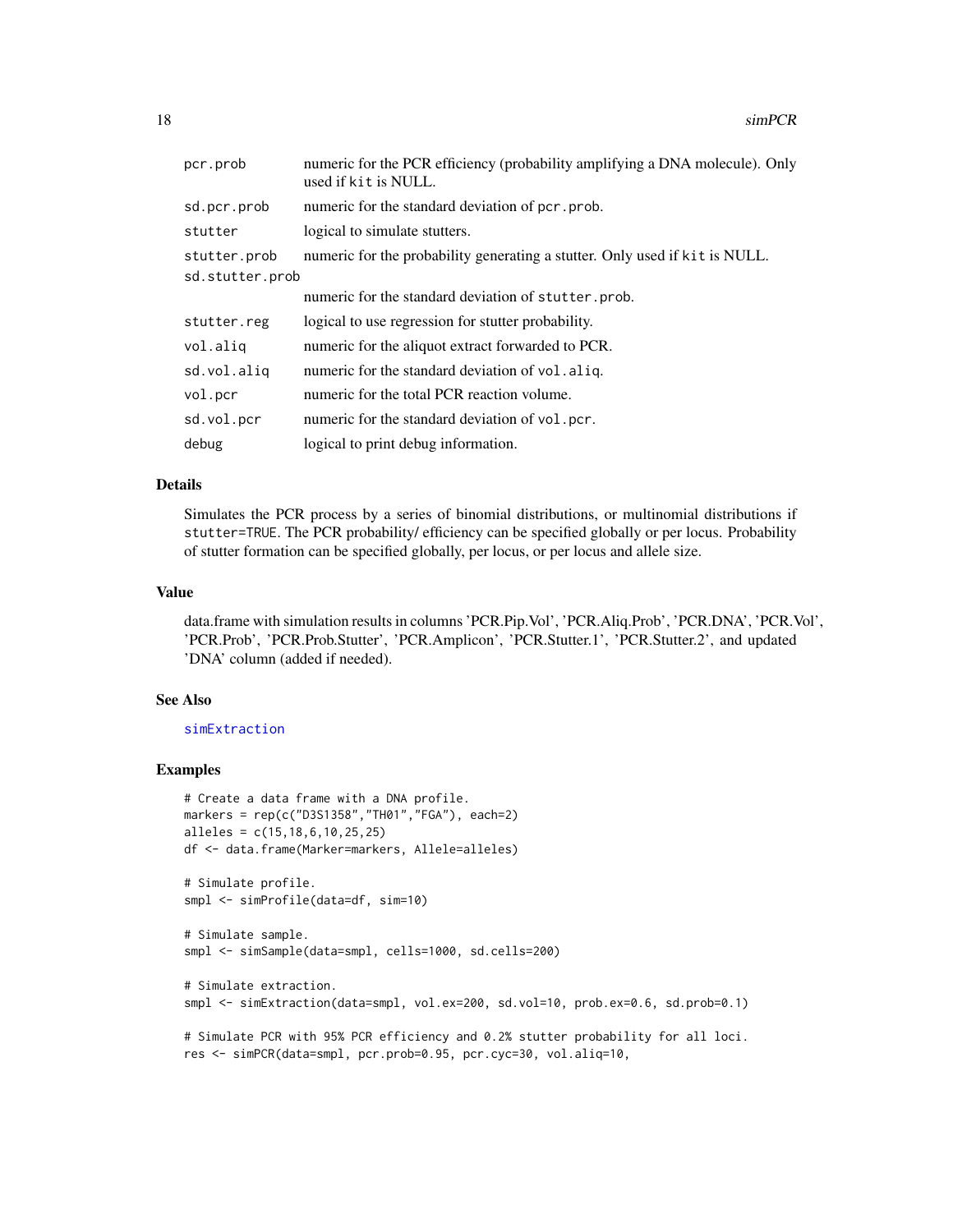#### <span id="page-18-0"></span>simProfile that the contract of the contract of the contract of the contract of the contract of the contract of the contract of the contract of the contract of the contract of the contract of the contract of the contract o

```
sd.vol.aliq=0.1, vol.pcr=25, sd.vol.pcr=1)
# Simulate PCR with locus specific PCR efficiency and stutter probability.
res <- simPCR(data=smpl, kit="ESX17", pcr.cyc=30, vol.aliq=10,
sd.vol.aliq=0.1, vol.pcr=25, sd.vol.pcr=1)
# Simulate PCR with locus specific PCR efficiency and stutter probability.
res <- simPCR(data=smpl, kit="ESX17", pcr.cyc=30, vol.aliq=10,
sd.vol.aliq=0.1, vol.pcr=25, sd.vol.pcr=1, stutter.reg=TRUE)
```
<span id="page-18-1"></span>

simProfile *DNA Profile Simulator*

#### Description

Simulates DNA profiles.

#### Usage

 $simProfitedata = NULL, kit = NULL, sim = 1, name = NULL, db = NULL,$ debug = FALSE)

#### Arguments

| data  | data.frame with columns 'Marker' and 'Allele' (creates fixed profiles).                            |
|-------|----------------------------------------------------------------------------------------------------|
| kit   | character string to specify the typing kit (if kit=NULL all markers in db will be<br>used).        |
| sim   | integer to specify the number of replicates or random profiles.                                    |
| name  | character string giving the sample base name ('Sim' is appended).                                  |
| db    | data. frame with the allele frequency database (used if data=NULL to create ran-<br>dom profiles). |
| debug | logical TRUE to indicate debug mode.                                                               |

#### Details

There are three ways to create DNA profiles: 1) Simulate DNA profiles of the selected kit using allele frequencies from the provided db. 2) Simulate DNA profiles using all available markers and allele frequencies from the provided db. 3) Provide a data.frame with a fixed DNA profile. sim random profiles or sim replicates are created. The resulting data.frame can be used as input to [simSample](#page-19-1). NB! Homozygous alleles must be specified two times e.g. 16, 16.

# Value

data.frame with columns 'Sample.Name', 'Marker', 'Allele', 'Sim'.

#### See Also

[simSample](#page-19-1)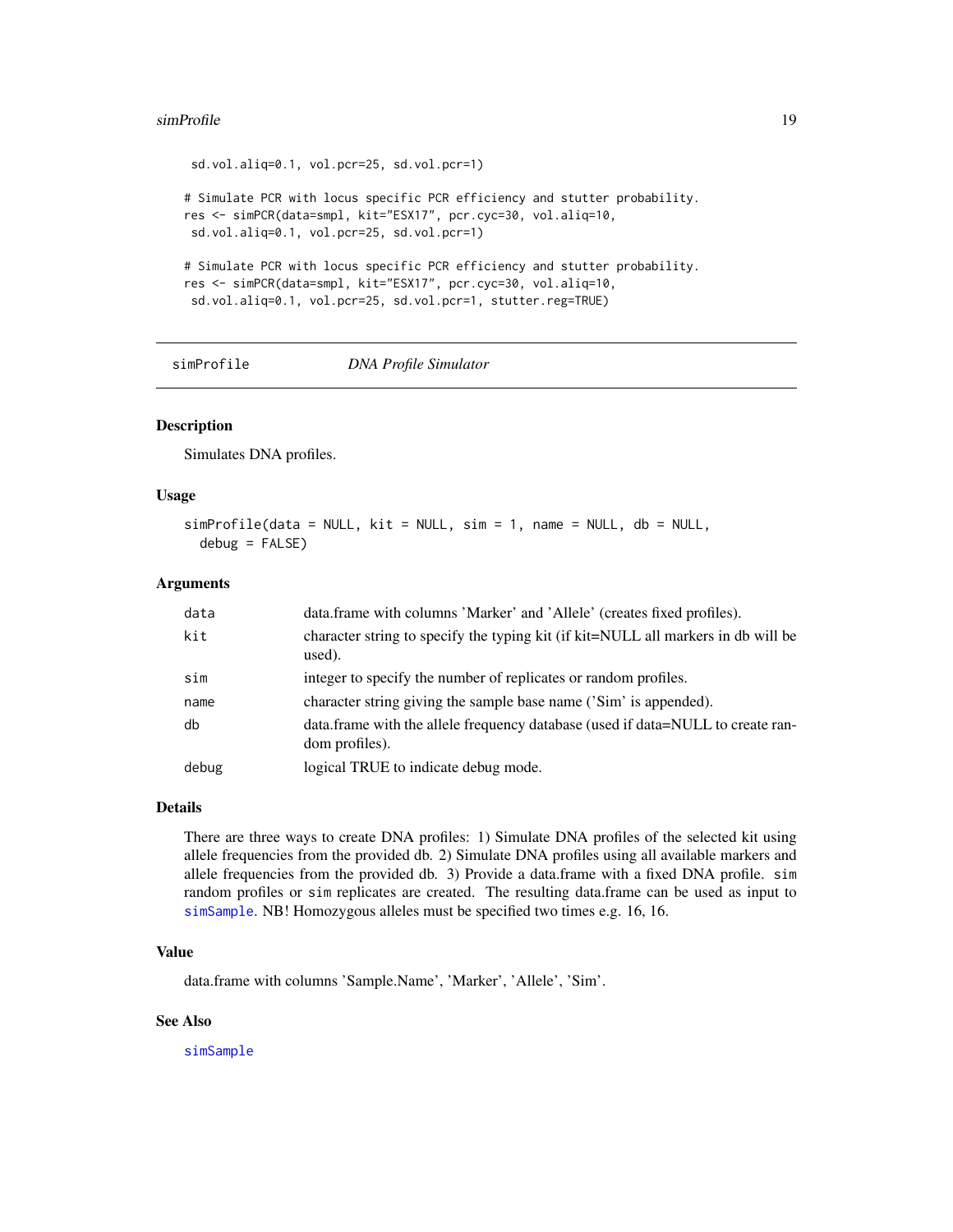# Examples

```
# Create a data frame with a DNA profile.
markers = rep(c("D3S1358","TH01","FGA"), each=2)
alleles = c(15,18,6,10,25,25)
df <- data.frame(Marker=markers, Allele=alleles)
# Simulate sample
res <- simProfile(data=df, sim=10, name="Test")
print(res)
```
<span id="page-19-1"></span>

simSample *Forensic Sample Simulator*

# Description

Simulates the DNA content in forensic stain.

# Usage

```
simSample(data, cells = NULL, sd.cells = 0, conc = NULL, sd.conc = 0,
 vol = NULL, sd.vol = 0, cell.dna = 0.006, haploid = FALSE,
 kit = NULL, slope = NULL, intercept = NULL, debug = FALSE)
```
#### Arguments

| data      | data.frame with columns 'Marker', 'Allele', and 'Sim' defining the DNA pro-<br>files and simulation id (counter). Preferably output from simples of the file.             |
|-----------|---------------------------------------------------------------------------------------------------------------------------------------------------------------------------|
| cells     | integer for the estimated number of cells.                                                                                                                                |
| sd.cells  | numeric for the standard deviation of cells.                                                                                                                              |
| conc      | numeric for the estimated DNA concentration.                                                                                                                              |
| sd.conc   | numeric for the standard deviation of conc.                                                                                                                               |
| vol       | numeric for the estimated sample volume.                                                                                                                                  |
| sd.vol    | numeric for the standard deviation of vol.                                                                                                                                |
| cell.dna  | numeric to indicate the DNA content of a diploid cell in nanograms (ng).                                                                                                  |
| haploid   | logical TRUE to indicate haploid cells.                                                                                                                                   |
| kit       | character string defining the DNA typing kit used to calculate allele size (used to<br>calculate allele sizes needed for the regression option i.e. slope and intercept). |
| slope     | numeric from regression of log concentration by fragment size (bp).                                                                                                       |
| intercept | numeric from regression of log concentration by fragment size (bp).                                                                                                       |
| debug     | logical TRUE to indicate debug mode.                                                                                                                                      |

<span id="page-19-0"></span>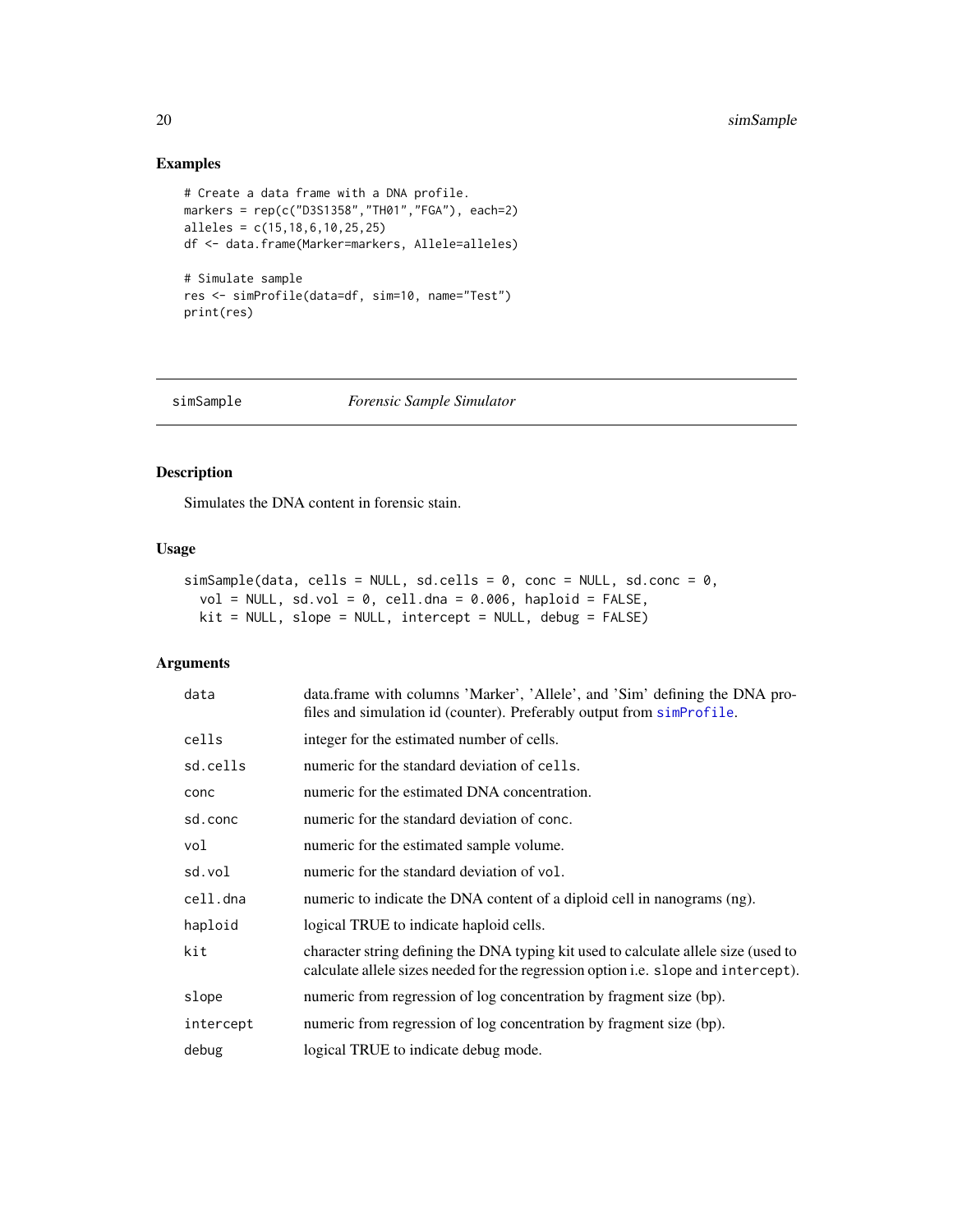#### <span id="page-20-0"></span>simSample 21

#### Details

Simulates the number of DNA molecules in a forensic stain either from: 1) An estimate of the number of cells in the stain. 2) The DNA concentration. 3) The slope and intercept values as obtained from log-linear regression of DNA concentration by size in basepair. The regression emulates degradation and should not be used together with simulation of degradation using [simDegradation](#page-11-1). Some parameters accept vectors so that simulated samples can have different number of cells and be a mixture of haploid and diploid samples (see examples). Note 1: Number of cells can be decimal values since it is an estimate. Note 2: Number of cells will always be integer if haploid=TRUE because binomial selection require integer values. Note 3: To get the same total amount of DNA in samples with diploid and haploid cells. the parameter for haploid cells must be: cells  $= 2$  \* number\_of\_diploid\_cells NB! Important that each marker has two rows (i.e. homozygotes is e.g. 16, 16).

#### Value

data.frame with simulated result in columns 'Cells'.

#### See Also

[simProfile](#page-18-1)

#### Examples

```
# Create a data frame with a DNA profile.
markers = rep(c("D3S1358","TH01","FGA"), each=2)
alleles = c(15,18,6,10,25,25)
df <- data.frame(Marker=markers, Allele=alleles)
# Simulate profile.
prof <- simProfile(data=df, sim=3, name="Test")
```

```
# Simulate diploid sample.
res <- simSample(data=prof, cells=100, sd.cells=20)
print(res)
```

```
# Simulate haploid sample.
res <- simSample(data=prof, cells=100, sd.cells=20, haploid=TRUE)
print(res)
```

```
# Simulate haploid sample from concentration.
res <- simSample(data=prof, conc=0.02, sd.conc=0.001, vol=100, haploid=TRUE)
print(res)
```

```
# Simulate sample from slope and intercept.
res <- simSample(data=prof, vol=100, slope=-0.01, intercept=0.20, kit="SGMPlus")
print(res)
```

```
# Simulate mixture of diploid and haploid sample types of two concentrations.
res <- simSample(data=prof, cells=c(1000,1000,250), haploid=c(FALSE,TRUE,FALSE))
print(res)
```